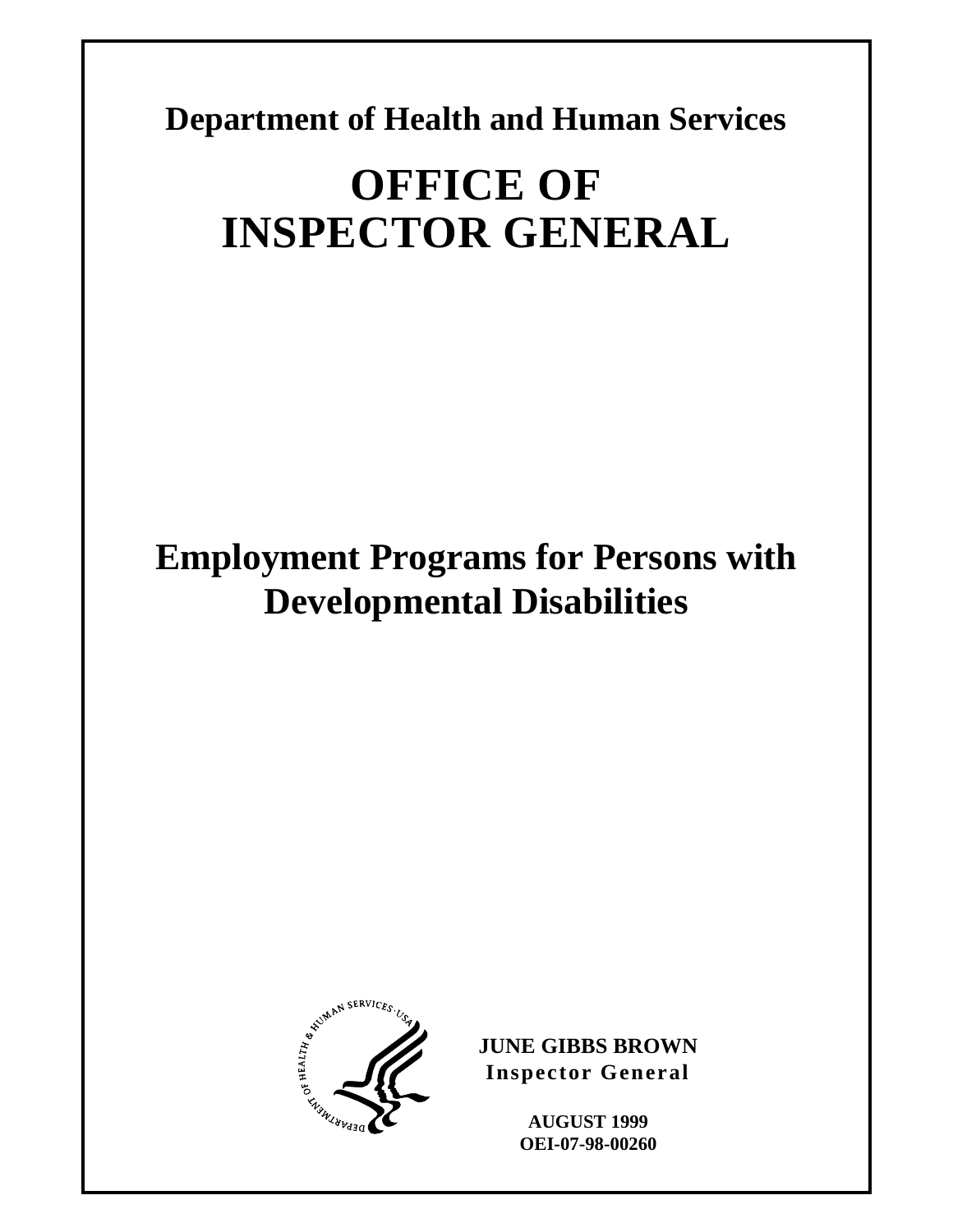### **OFFICE OF INSPECTOR GENERAL**

The mission of the Office of Inspector General (OIG), mandated by Public Law 95-452, as amended by Public Law 100-504, is to protect the integrity of the Department of Health and Human Services programs as well as the health and welfare of beneficiaries served by them. This statutory mission is carried out through a nationwide program of audits, investigations, inspections, sanctions, and fraud alerts. The Inspector General informs the Secretary of program and management problems and recommends legislative, regulatory, and operational approaches to correct them.

### **Office of Evaluation and Inspections**

The Office of Evaluation and Inspections (OEI) is one of several components of the Office of Inspector General. It conducts short-term management and program evaluations (called inspections) that focus on issues of concern to the Department, the Congress, and the public. The inspection reports provide findings and recommendations on the efficiency, vulnerability, and effectiveness of departmental programs.

OEI's Kansas City regional office prepared this report under the direction of James H. Wolf, Regional Inspector General. Principal OEI staff included:

### **REGION HEADQUARTERS**

Dennis Tharp, *Project Leader* Al Levine, *Program Specialist* Tricia Fields, *Program Analyst* Tim Dold, *Program Analyst*

To obtain copies of this report, please call the Kansas City Office at (816) 426-3697. Reports are also available on the World Wide Web at our home page address:

http://www.hhs.gov/progorg/oei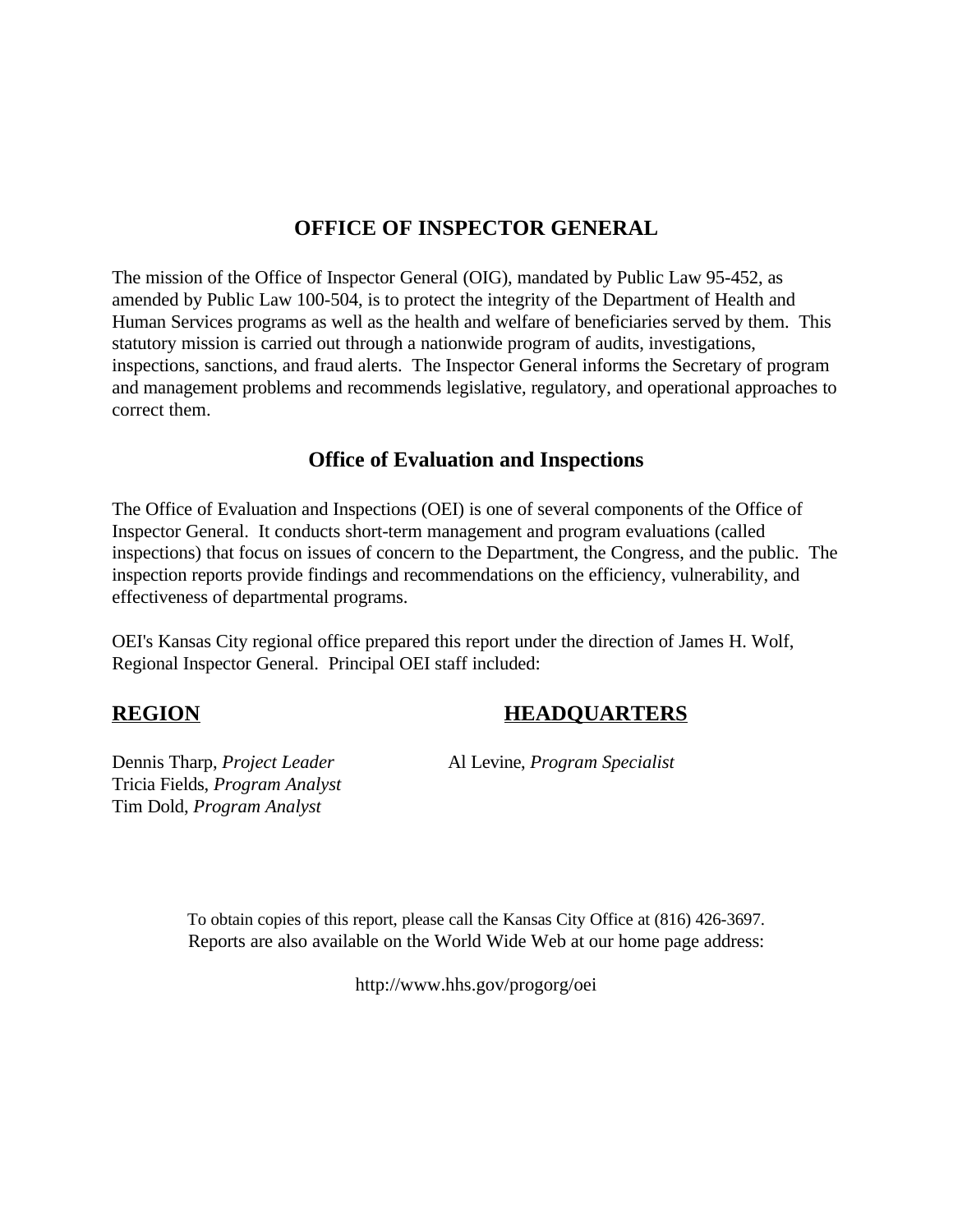# **EXECUTIVE SUMMARY**

## **PURPOSE**

To describe promising approaches and barriers to employment programs for persons with developmental disabilities.

## **BACKGROUND**

Developmental disabilities affect a person's ability to work, live, socialize, and maintain self-sufficiency. Nationally, the number of persons with developmental disabilities is estimated at approximately three to four million. To enhance the environment in which a person with developmental disabilities lives and to lessen the many barriers that they encounter, Congress enacted the Developmental Disabilities Assistance and Bill of Rights Act (42 USC 6000) to establish Developmental Disabilities Councils in each State.

The main goals of State Developmental Disabilities Councils include: promoting integration into work and community settings so that individuals with developmental disabilities are not separated or isolated from others; protecting individual rights; ensuring they will have accommodations they need; and ensuring they will have control over their own resources. Nationally, funding for State Councils was approximately \$65 million per year for 1996, 1997, and 1998.

We conducted this study in response to a request from the Commissioner of the Administration on Developmental Disabilities (ADD), Administration for Children and Families (ACF). Our purpose was to identify, describe and assess promising approaches to promote employment of persons with developmental disabilities. We based our study on information gathered from State Developmental Disability Councils, Vocational Rehabilitation agencies, Mental Health agencies, Mental Retardation/Developmental Disabilities agencies, job service agencies, and employers.

### **FINDINGS**

#### **Promising Employment Programs**

While State Councils do not obtain direct employment for persons with developmental disabilities, they are instrumental in facilitating job opportunities for them. State Councils initiate demonstration projects by providing seed monies for promising employment approaches. These programs include public awareness, supported employment, and high school-to-work transition programs. Also, innovative employment approaches which Council directors indicate yield successful results are consumer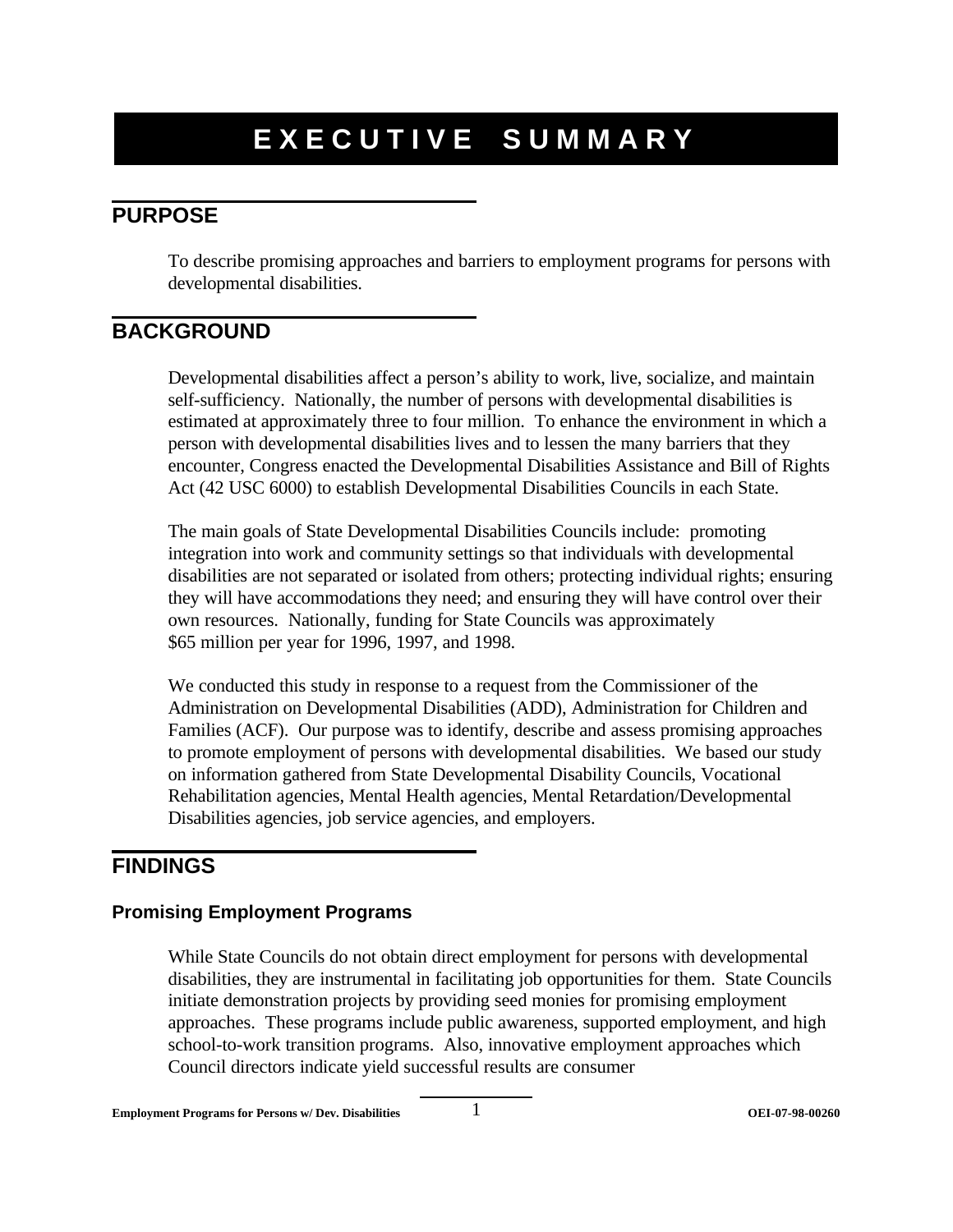directed vouchers, entrepreneurial grants, and State hiring programs. In addition, nearly all respondents report that these promising and innovative programs could be replicated in other States.

#### **Factors and Relationships Important in Obtaining Jobs**

Many factors are important in creating jobs and in ensuring success in employment programs, including the involvement of the employer community, collaborative arrangements among State entities, and planning for long term support systems.

State entities also report that basing jobs on the personal interests of persons with developmental disabilities, effectively marketing them for appropriate jobs, and a unified State disability policy are critical to the success of employment programs.

#### **Less than Effective Approaches to Employment**

Ineffective approaches listed most frequently among respondents are: poor job matching; high speed production jobs which are too stressful; traditional sheltered employment agencies; mobile work crews and groups; offering too many financial initiatives to employers; and outdated pre-vocational training models. In many cases, these approaches also entail inherent barriers to employment of persons with developmental disabilities.

#### **Barriers and Ways to Address Them**

State entities report that some of the barriers which impede the development of employment programs are: a lack of transportation; fear of losing Medicaid or a monthly Supplemental Security Income check; negative perceptions held by employers; and lack of flexible financing arrangements among State entities. Respondents cite many methods to reduce or eliminate barriers, including individual transportation plans, cooperative financing, and business advisory councils.

#### **Limited Employment Outcome Data**

Very little management information exists on performance and outcomes of monitoring employed individuals with developmental disabilities. Data we reviewed is limited and inconsistent from State to State.

### **RECOMMENDATIONS**

A number of positive initiatives are being undertaken by State Councils directly or through collaborative programs with other State agencies. However, identifying performance data is difficult. While it may be challenging for State Councils to capture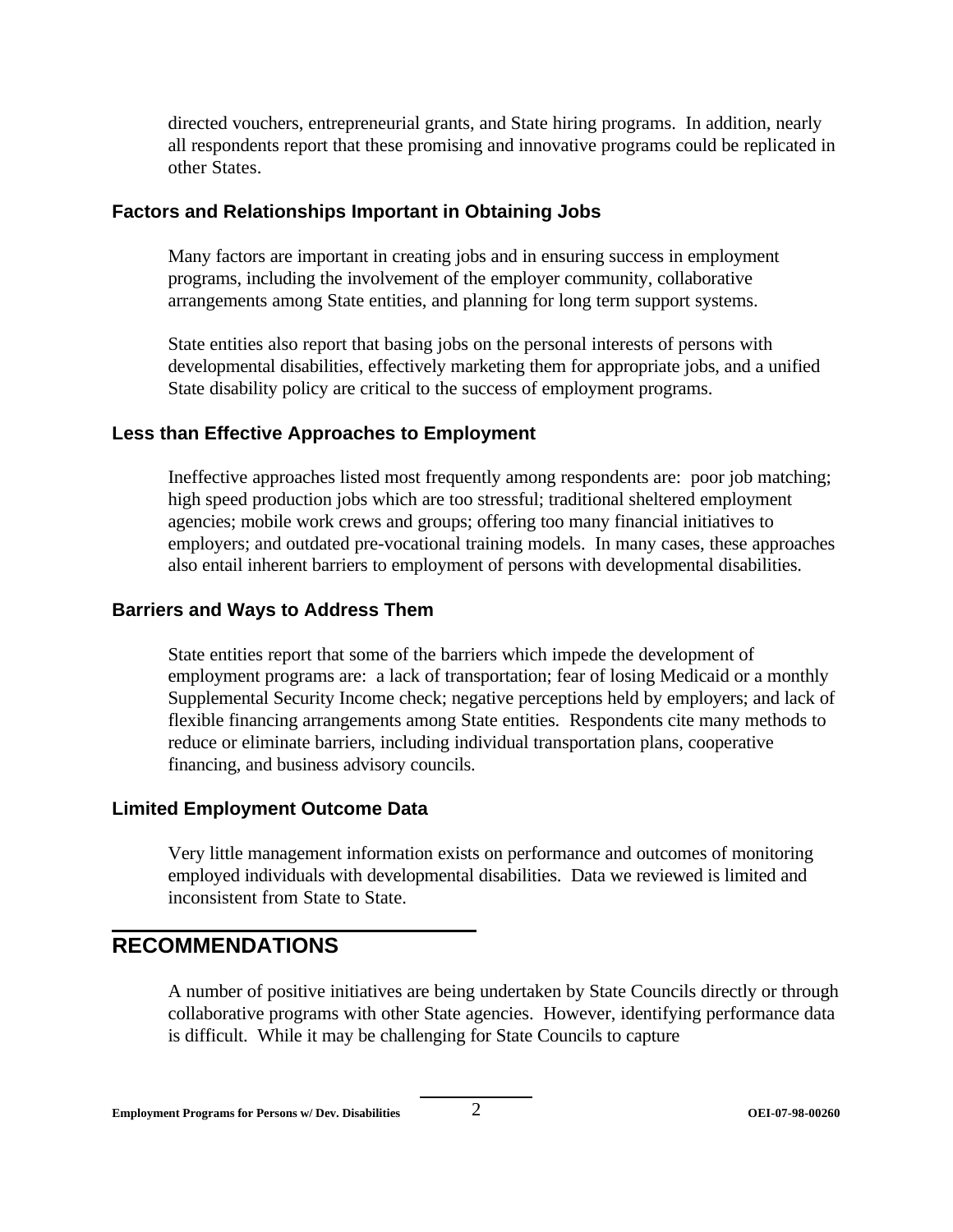and measure extensive information on general effectiveness of employment programs, steps need to be taken to report the progress on individuals with developmental disabilities in obtaining and keeping jobs. To accomplish this, the ACF should consider the following:

#### **Promising Practices Should be Shared Among States**

State Councils identify a number of promising and innovative practices and generally feel these could be replicated in other States. In fact, some State Councils already require grantees to develop a replication manual for their demonstration projects. We believe that communicating these practices is in the best interest of employment programs and their effective operation. Three specific actions that ACF/ADD should consider include:

- 1) working with State Councils to develop an ongoing inventory of successful employment initiatives;
- 2) working toward developing a formal mechanism to allow State Councils to share promising employment approaches on a national level; and
- 3) communicating practices known to enhance the quality and efficiency of data documentation and reporting.

#### **Core Data Requirements Should be Established to Evaluate Job Initiatives**

State entities confirm the benefits of having outcome data to relate performance/ achievement, and to measure effectiveness. Despite activities underway to develop and implement such outcome data, we believe it would be beneficial for ACF to develop mandatory performance measures with which all State Councils must comply. We note that a beneficial tool in this effort may be the "Core Indicators" being developed by a workgroup of State Mental Retardation/Developmental Disabilities directors. While these performance measures are largely focused on State mental retardation issues, some of the measures may be valuable to apply to all persons with developmental disabilities.

### **AGENCY COMMENTS**

The ACF concurred with recommendations in this report. We have made changes to the final report to reflect agency wording suggestions.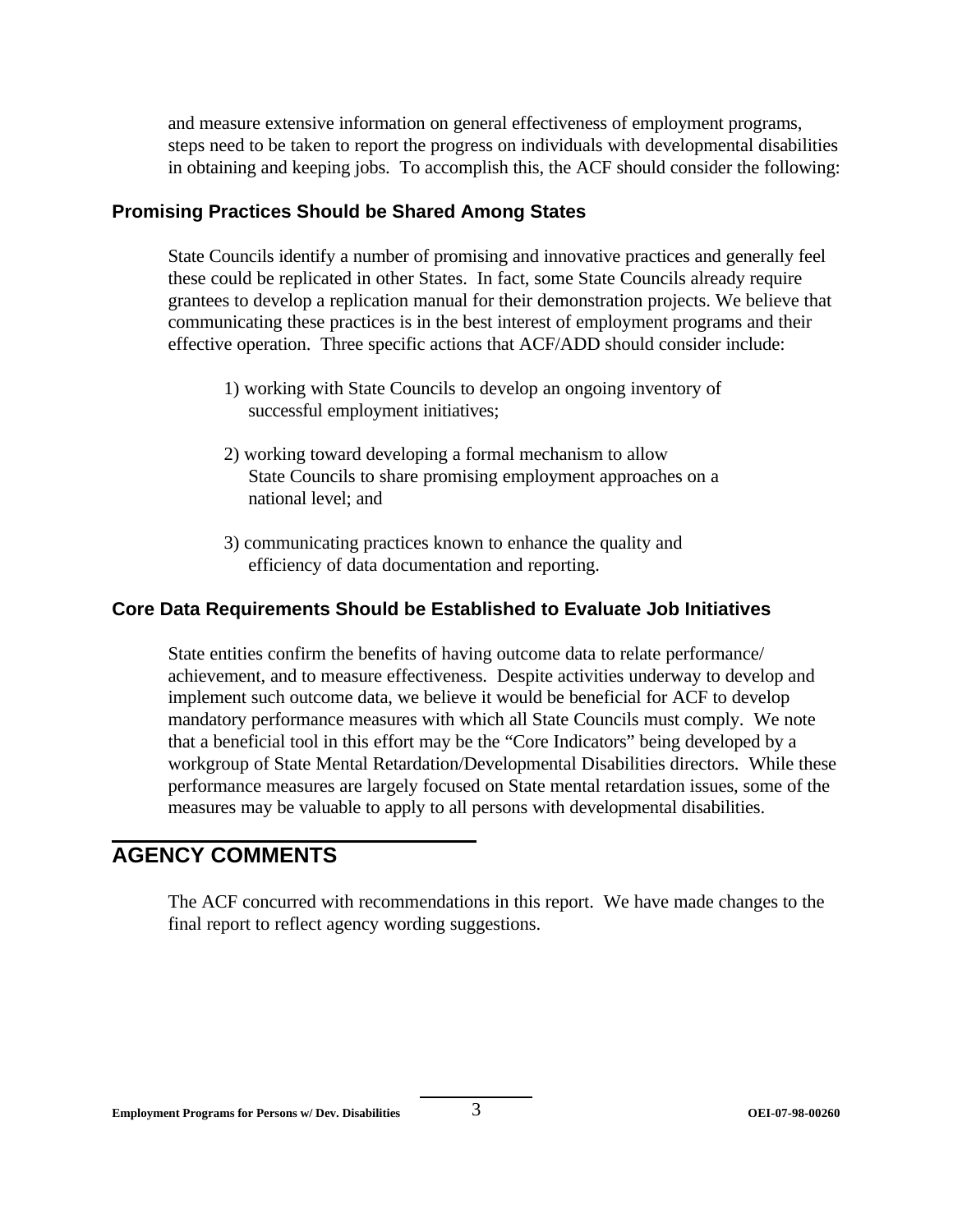# **TABLE OF CONTENTS**

### **PAGE**

| <b>FINDINGS</b>                                                                |
|--------------------------------------------------------------------------------|
|                                                                                |
|                                                                                |
|                                                                                |
|                                                                                |
|                                                                                |
|                                                                                |
| <b>APPENDICES</b>                                                              |
|                                                                                |
| B: Ineffective Approaches/Barriers As Specifically Reported By Respondents  22 |
|                                                                                |
|                                                                                |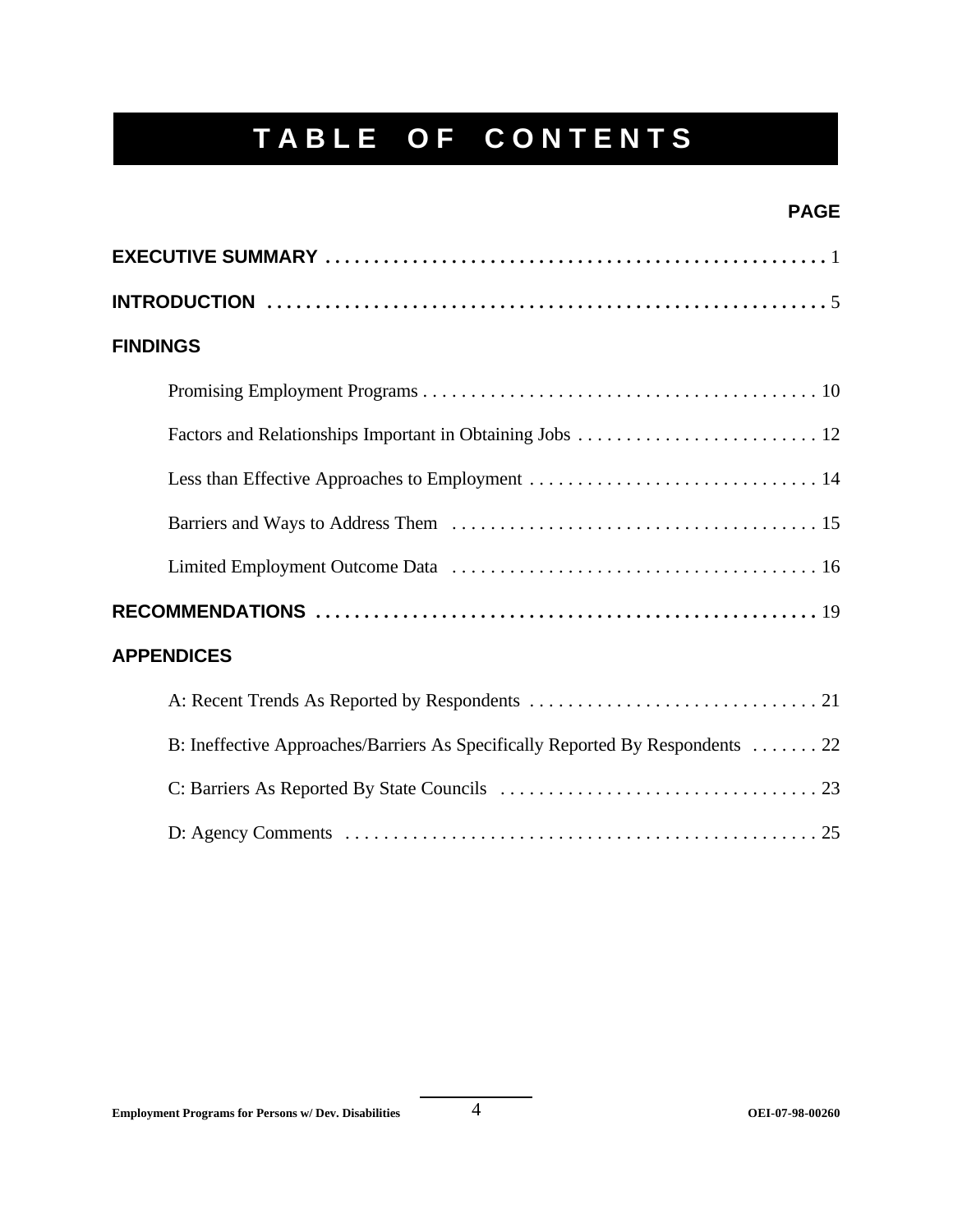# **INTRODUCTION**

### **PURPOSE**

To describe promising approaches and barriers to employment programs for persons with developmental disabilities.

## **BACKGROUND**

Developmental disability is defined in the Developmental Disabilities Assistance and Bill of Rights Act, as amended by Public Law 103-230, as a "severe, chronic disability of an individual five years of age or older that is: attributable to a mental or physical impairment or combination of mental and physical impairments; manifested before the individual attains age 22; likely to continue indefinitely; and results in substantial functional limitations in three or more areas of major life activity." Nationally, the number of persons with developmental disabilities is estimated at approximately three to four million.

Major life activities which may be affected by a developmental disability include: self-care; receptive and expressive language; learning; mobility; self-direction; capacity for independent living; or economic self-sufficiency. Developmental disabilities affect a person's ability to work, live, socialize, and maintain self-sufficiency in a community setting. Individuals with developmental disabilities need a combination of special interdisciplinary services, supports, or other assistance of lifelong or extended duration. Such services or assistance are typically planned and coordinated individually. Without appropriate services, people with developmental disabilities are isolated rather than fully integrated into mainstream society.

#### **State Developmental Disabilities Councils**

The Developmental Disabilities Assistance and Bill of Rights Act established Developmental Disabilities Councils in each State. Their mission is "to assure that individuals with developmental disabilities and their families participate in the design of and have access to culturally competent services, supports, and other assistance and opportunities that promote independence, productivity, employment, integration, and inclusion into the community." The goals of the Developmental Disabilities Assistance and Bill of Rights Act include: promoting integration into work and community settings so that individuals with developmental disabilities are not separated or isolated from others; protecting individual rights; ensuring they will have accommodations they need; and ensuring they will have control over their own resources.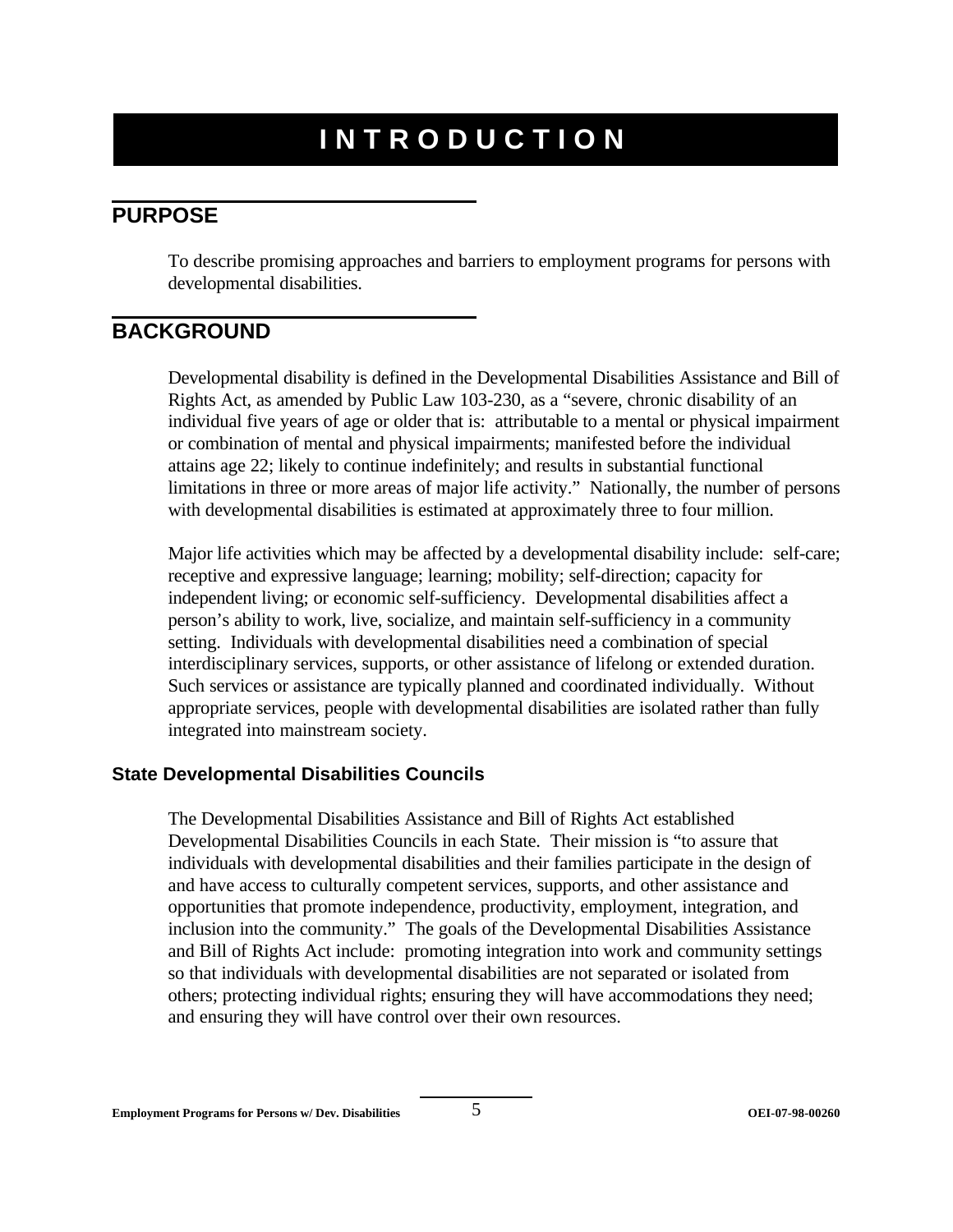Specifically, State Councils are defined in the Statute as organizations designed to "promote (through systemic change) capacity building, advocacy activities, the development of a consumer and family-centered comprehensive system, and a coordinated array of culturally competent services, supports, and other assistance designed to achieve independence, productivity, and integration and inclusion into the community for individuals with developmental disabilities."

State Councils build on community and family resources to infuse new creativity and vision into policy and leadership of State, local, and private programs. While there are general priority areas for State Councils (i.e., employment, community living, child development, system coordination, and community education activities), the only Federally mandated area for all Councils is employment activities.

The Act specifies that State Councils will have administrative and program staff and must complete 3-Year State Plans. The State Councils must submit annual reports of performance to the Administration on Developmental Disabilities (ADD) within the Administration for Children and Families (ACF) covering goals as identified in State Plans and the select areas of emphasis in which their States will specialize. As of 1997, State Councils are required to select performance measures related to outcomes in the annual program performance reports to the ADD. The Councils submit outcome information on at least one measure out of a group of 22 employment-related performance measures. Each year, State Councils must demonstrate that they have assisted persons with developmental disabilities in their State in obtaining and keeping employment consistent with their interests, abilities, and needs.

State Council members are appointed by State Governors. One-half of the membership must include a combination of (a) persons with developmental disabilities; (b) parents/guardians of such persons; and (c) immediate relatives of individuals with developmental disabilities who are not employees of State agencies which receive funds or provide services.

State Councils are funded by Federal and State matching funds based upon a formula that involves the number of individuals in the States who are developmentally disabled. Nationally, funding for State Councils was approximately \$65 million per year for 1996, 1997, and 1998.

#### **Administration on Developmental Disabilities**

The Federal agency responsible for oversight of the State Councils is the Administration on Developmental Disabilities within ACF. It provides guidance to State Councils, sponsors and funds training sessions, and conducts monitoring functions for oversight and compliance with program guidelines. The ADD, along with ACF regional offices, provides technical assistance on policy and other issues to numerous Councils each year.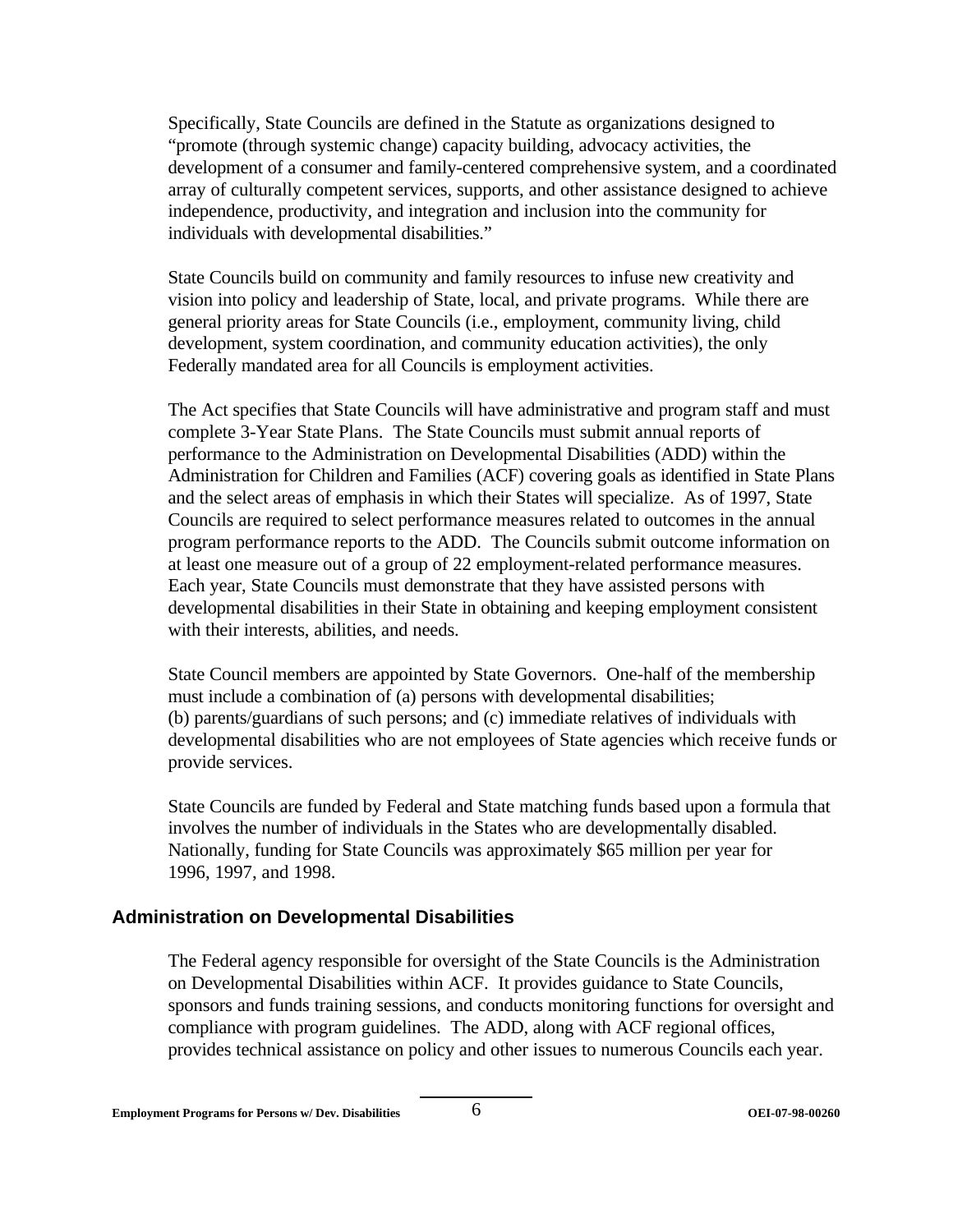In addition, its staff conducts random, programmatic reviews of a small number of State Councils on management and technical issues. State Councils submit annual program performance reports to ADD covering program goals and accomplishments, and priorities and functions related to the various State initiatives and activities.

#### **National Disability Associations**

There are two national associations which provide support and advocate programs for persons with developmental disabilities -- the National Association of Developmental Disabilities Councils and the Consortium of Developmental Disabilities Councils. They encourage and promote activities of State Councils, and are active in legislative matters concerning developmental disability issues. The National Association of Developmental Disabilities Councils recently was awarded a contract by ACF to provide technical assistance to State Councils. This assistance is expected to strengthen State Councils' capabilities to construct an effective data management system and also assist the States to meet the data requirements mandated by the Government Performance and Results Act of 1994.

#### **Vocational Rehabilitation and Mental Health Agencies**

The Rehabilitation Act of 1973, as amended, authorizes the Department of Education's Vocational Rehabilitation program to provide comprehensive vocational rehabilitation services designed to help those with the most severe physical and mental disabilities return to the work force. This is primarily done through Federal funding to State Vocational Rehabilitation Agencies that directly provide services. These services include counseling, work evaluation, work adjustment training, job skills training, job-seeking skills training, and medical rehabilitation management.

The Federal/State vocational rehabilitation program is operated and administered through a combination of State general and blind-only vocational rehabilitation agencies and various other State and private facilities. These agencies provide individualized vocational rehabilitation services to accepted individuals according to a written rehabilitation plan that is jointly developed by a counselor and the individual. Counselors evaluate whether there is a reasonable expectation that the individual will benefit from vocational rehabilitation services in terms of their employability. This judgment is based on the individual's impairment and the availability of services and resources.

State Mental Health agencies are advocates for individuals who have a mental illness, which may or may not include persons with developmental disabilities. Their personnel interact with various institutions and organizations to assist individuals in their socialization and adaptive skills. State Mental Health agencies assess appropriate job opportunities for individuals with developmental disabilities and are influential in setting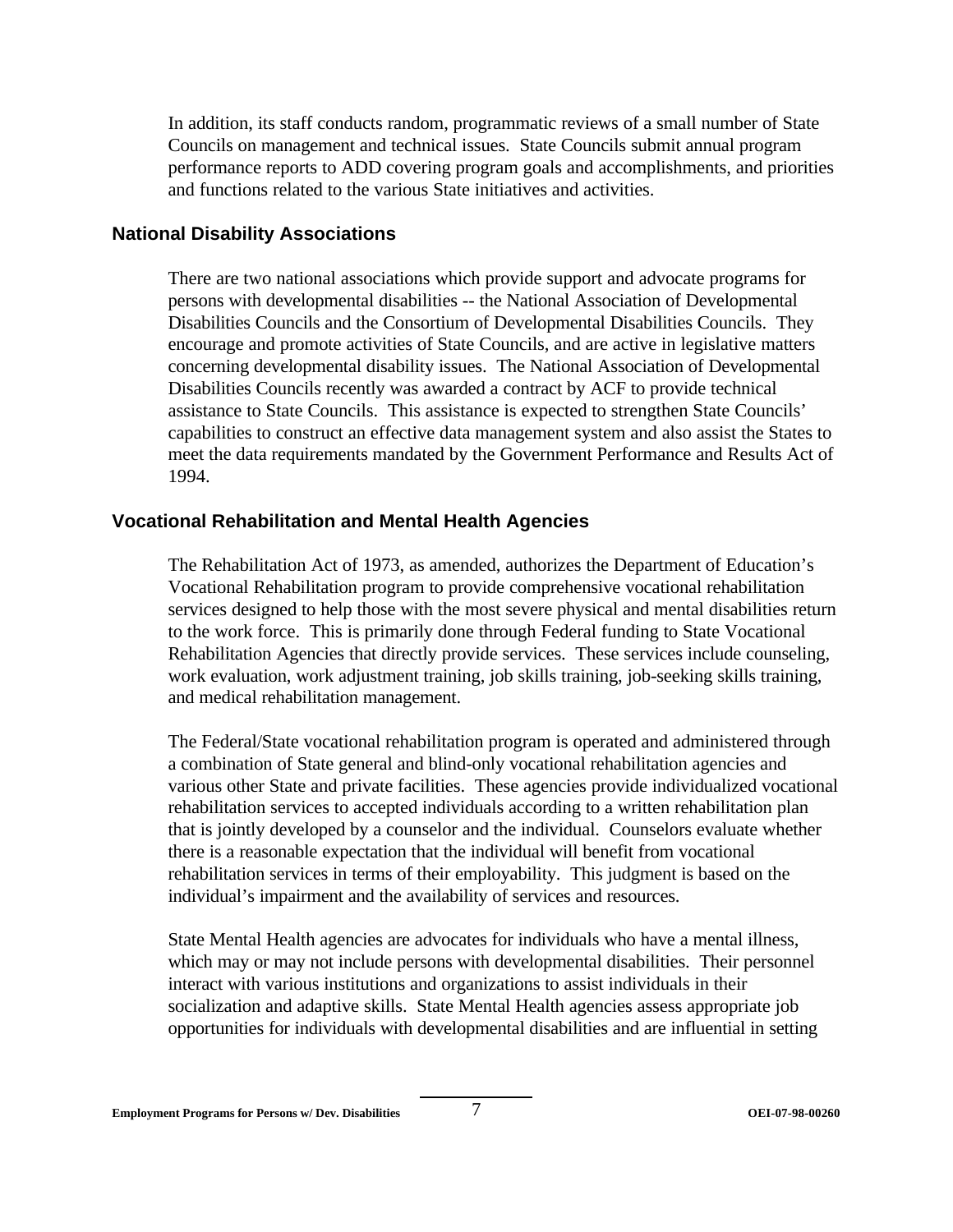Statewide goals and policies for persons with mental illness and developmental disabilities.

The Health Care Financing Administration (HCFA) has Home and Community Based Services (HCBS) programs available to assist persons with developmental disabilities in their jobs. These serve as waivers to the basic requirements that States have in operating their medical programs. The HCBS waivers approved by HCFA allow for limited reimbursement of prevocational services and supported employment services. Prevocational services are aimed at preparing an individual for paid or unpaid employment, but are not job-task oriented. Supported employment services are conducted in a variety of settings, particularly in work sites where persons without disabilities are employed. Supported employment services consist of paid employment for which competitive employment at or above the minimum wage is unlikely. In this manner, supported employment helps persons with developmental disabilities who, because of their disabilities, need intensive ongoing support to perform in a work setting.

### **SCOPE AND METHODOLOGY**

The Commissioner of the Administration on Developmental Disabilities requested the Office of Inspector General to conduct this study.

Our purpose was to identify, describe and assess promising approaches to promote employment of persons with developmental disabilities. We based our study on information gathered from State Developmental Disability Councils, Vocational Rehabilitation agencies, Mental Health agencies, Mental Retardation/Developmental Disabilities agencies, job service agencies, and employers. We asked our respondents what approaches they believed were effective and what barriers they were confronting. We compared answers from different respondent groups to identify commonalities. We analyzed program performance reports and outcome data where available.

Our method does not yield proof of program effectiveness, but it does provide the best assessment of promising approaches based on the insights and experience of responsible professionals and evidence available in administrative records and allied documents. It provides leads and suggestions for approaches that appear worthwhile for further experimentation and development, and identifies some approaches which, based on experience to date, should probably be avoided.

We selected a judgmental sample of nine State Developmental Disabilities Councils. Six of the Councils are affiliated with the National Association of Developmental Disabilities Councils, while the remaining three Councils are affiliated with the Consortium of Developmental Disabilities Councils. In addition, seven of the nine sampled States have numerical employment goals outlined in their three-year State plans. We obtained a mixture of States with large populations and small populations. We also conferred with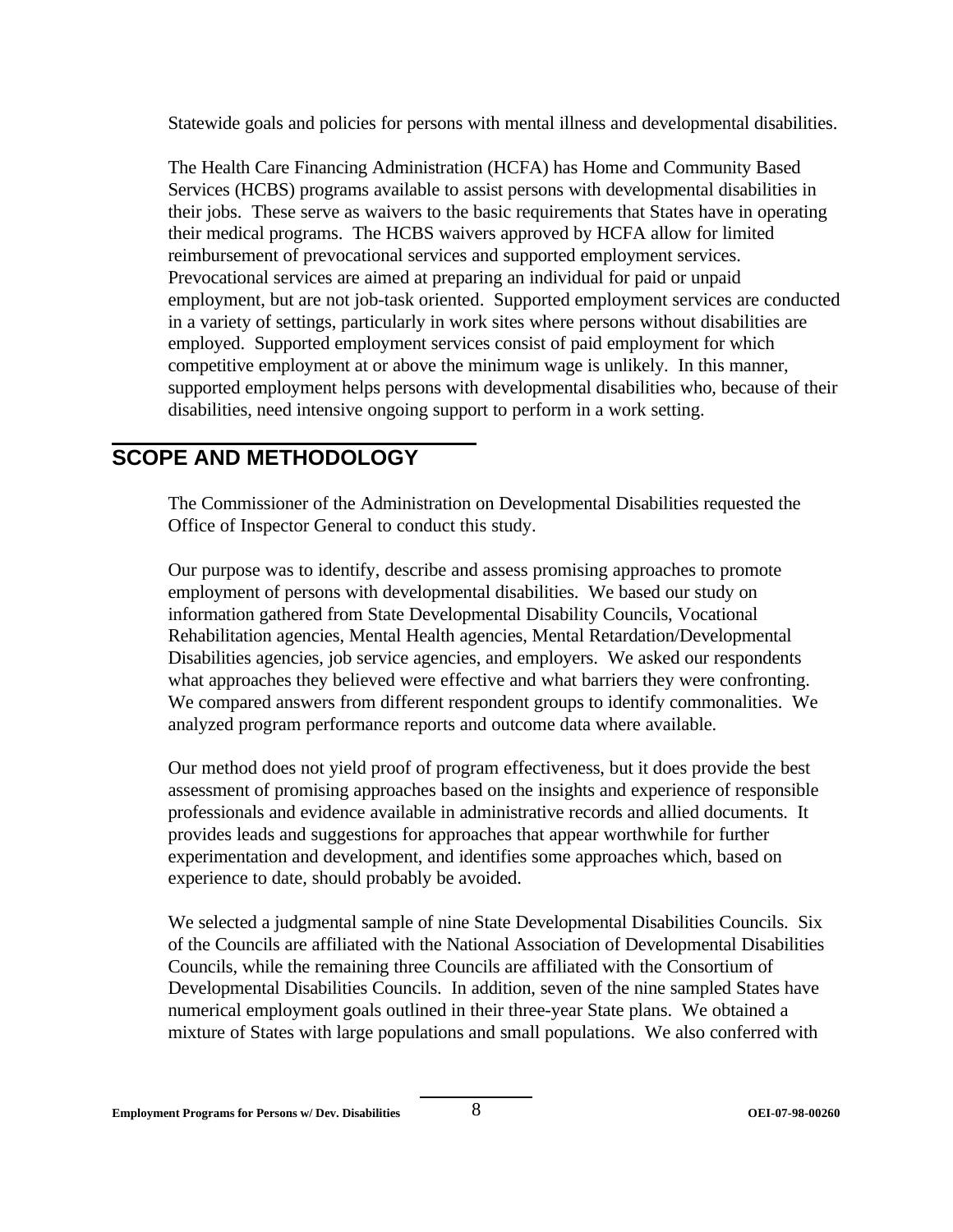ADD on State Council selection as to States which appear to have some promising employment approaches. The nine States are Florida, Massachusetts, Michigan, Nebraska, New Mexico, Ohio, Oregon, South Dakota, and West Virginia.

In addition to the 9 State Councils, we also obtained information from 9 Vocational Rehabilitation agencies, 8 Mental Retardation/Developmental Disabilities agencies, 4 Mental Health agencies, 10 employers, and 13 job agencies. We conducted telephone surveys of Executive Directors for the nine Councils to determine specific employment activities supported by those Councils during 1996, 1997, and 1998. We obtained and examined performance information submitted to ACF on program performance reports, reviewing the types, extent, and outcomes of employment programs supported by the State Councils which specifically assist individuals with developmental disabilities.

We conducted on-site visits at four of the nine sampled States. On-site visits were selected in part based on promising approaches identified in the telephone surveys. During these visits, we interviewed the Executive Director of the State Council and Council staff, the State Vocational Rehabilitation Director, the State Mental Health Director, the State Mental Retardation/Developmental Disabilities Director, a job agency, and at least one employer that participates in programs to hire persons with developmental disabilities. We gathered additional insights and perceptions on promising employment programs which expanded upon and substantiated our prior telephone discussions.

For the remaining five States, we gathered information from directors of Mental Health, Vocational Rehabilitation, and Mental Retardation/Developmental Disabilities agencies, as well as job agency directors and employers. In all, we gathered information from 53 State entities, employers, and job agencies. We gathered information on systematic processes, roles of various State entities, key factors and relationships among State entities, documentation of employment activities, and barriers and how to minimize them.

We conducted our review in accordance with the *Quality Standards for Inspections* issued by the President's Council on Integrity and Efficiency.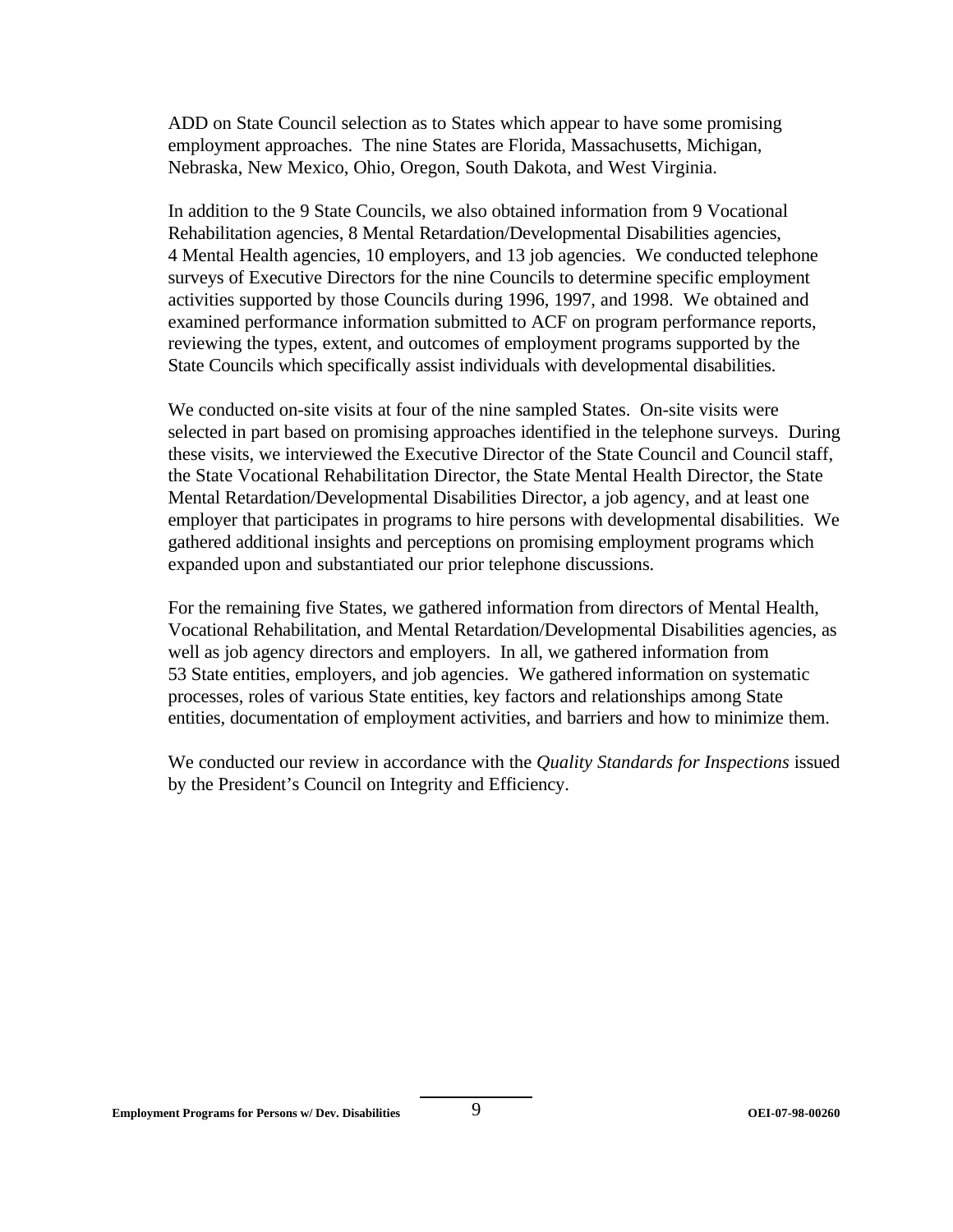# **FINDINGS**

# **Promising Employment Programs**

While State Councils in most cases do not obtain direct employment for persons with developmental disabilities, they are instrumental in facilitating job opportunities for persons with developmental disabilities. The Councils initiate demonstration projects by providing seed monies for promising employment approaches. These demonstration projects are often in conjunction with State Vocational Rehabilitation, State Mental Retardation/Developmental Disabilities agencies, and local community providers and job agencies.

We found a number of promising program strategies to assist individuals with developmental disabilities to obtain jobs. Some employment programs have wide application, and are generally considered quite successful by all State Councils. These employment activities which are actively endorsed by all nine State Councils are public awareness initiatives, supported employment programs, and high school-to-work transition programs. A second category comprising innovative employment programs are consumer directed vouchers, entrepreneurial grants, and State hiring programs which Council directors indicate yield successful results. In addition, nearly all respondents report that these promising programs could be replicated in other States.

#### **Public Awareness**

All nine State Councils work to increase public awareness of the employability of persons with developmental disabilities through poster campaigns, periodic newsletters, legislative proposals, resource guides, videos, and conferences. They are also heavily involved in advocacy efforts to change perceptions and attitudes about persons with developmental disabilities. They work to place them in visible settings, thus raising the level of awareness of the competencies and abilities of persons with developmental disabilities. Some State Councils reduce and remove attitudinal barriers by highlighting current employment programs on an Internet website and by providing public recognition of exemplary employers.

#### **Supported Employment**

Supported employment includes paid work in a variety of integrated settings. It is directed to individuals for whom competitive employment at or above minimum wage has not traditionally occurred, and who, because of their disability, may need intensive ongoing support to perform in a work setting. Supported employment work sites range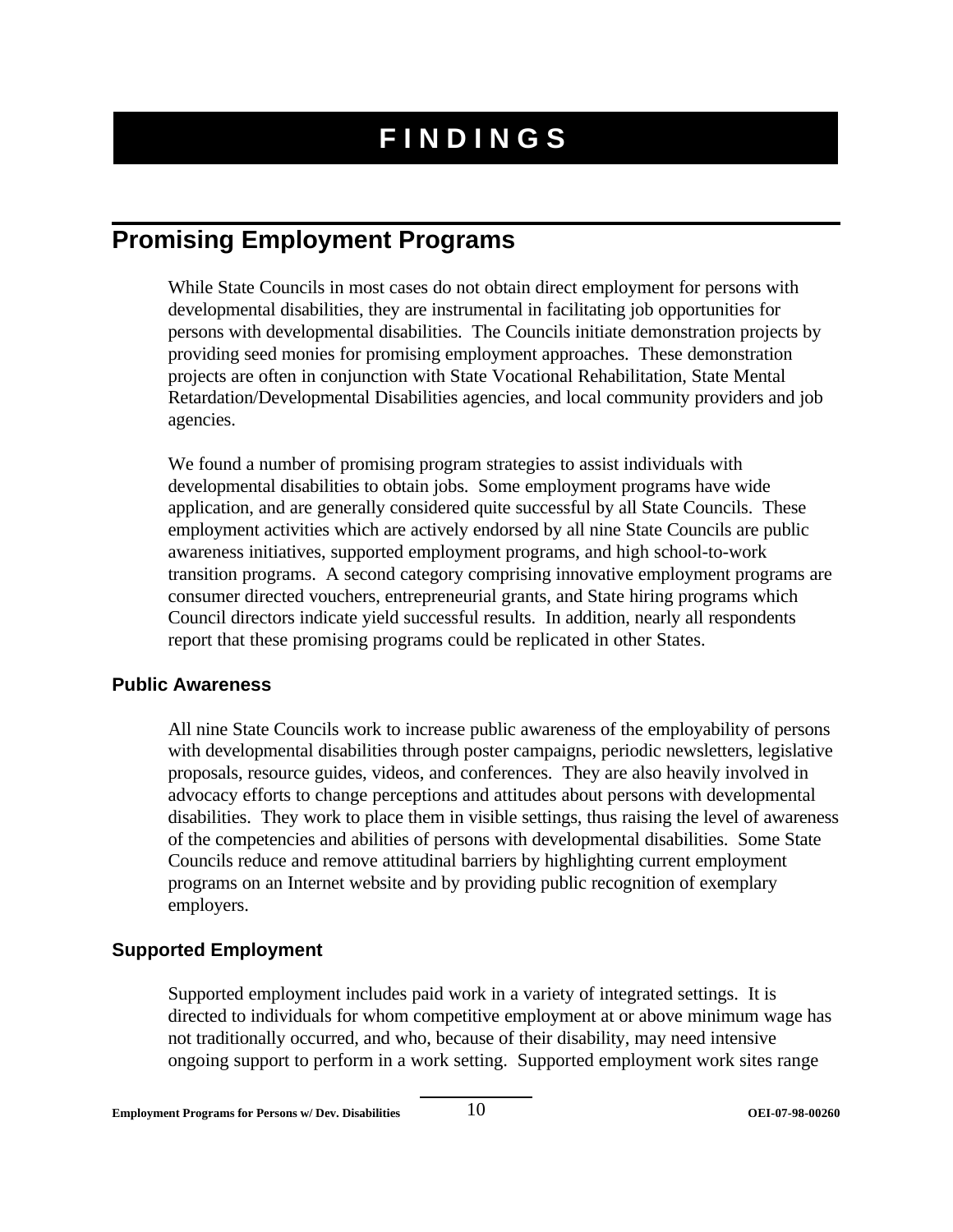from regular work sites without any physical accommodations to work sites especially designed for severely physically or cognitively challenged individuals. Examples of work sites we visited include a woodworking facility, a graphics arts company, and a factory with light assembly work. Supported employment programs traditionally have job coaches who provide initial training and adaptation to the job setting for a period of a few weeks to several months, usually until the person with a developmental disability can function virtually independently. As an example, the Developmental Disabilities Services agency in Florida reported that the number of individuals with developmental disabilities in supported employment programs in that State has increased approximately 38 percent from 1996 (2,840 persons) to 1998 (3,931 persons).

#### **High School-to-Work Transition**

High school-to-work transition programs create career opportunities for persons with developmental disabilities. These transition programs were developed because traditionally many persons with developmental disabilities had limited career options upon high school graduation. Transition programs promote the concept that if individuals with developmental disabilities acquire jobs right before or immediately after high school graduation, they are more likely to work and are prone to continue working during their adult years. The programs we examined appear to be very promising because students are allowed input in the decision-making processes of their individualized career plans. Michigan reports that transition programs for youth with developmental disabilities served in special education settings up to age 26 increased approximately 31 percent from 1996 (7,169 persons) to 1998 (9,398 persons).

#### **Consumer Directed Vouchers**

In five of nine States, we found examples of successful consumer directed voucher programs. Following the concept of person-centered planning found in transition programs, consumer directed voucher programs allow families and individuals with developmental disabilities to control a selection process of purchasing services and supports which will result in employment. Through the consumer directed vouchers, persons with developmental disabilities design individual employment plans to facilitate their goals. Families, friends, and the person with developmental disabilities work together to choose their own employment advisors, community-based providers of services, job coaches, and job agencies. Through this activity the Oregon family grants voucher program serves 25 families per year. In 1997-1998, the voucher program in Oregon helped to place 50 persons with developmental disabilities in employment.

#### **Entrepreneurial Grants**

Entrepreneurial grants provide financing for creative, individual business plans submitted by persons with developmental disabilities. Entrepreneurial grants support specifically tailored business plans which are often nontraditional ideas launched by forward-thinking persons with developmental disabilities wishing to pursue a unique job opportunity on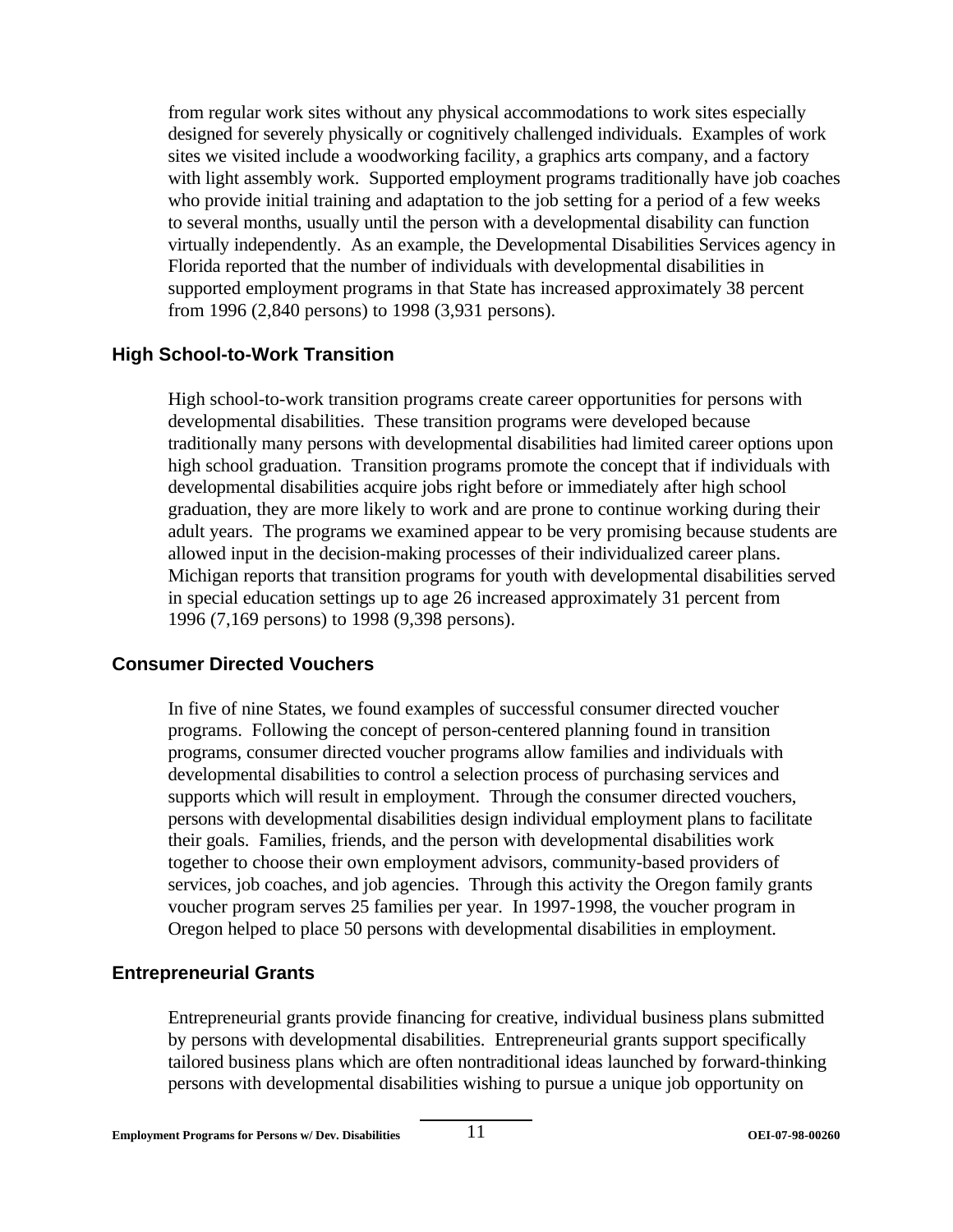their own. We note that three of the nine States sampled (Massachusetts, South Dakota, and West Virginia) are actively seeking requests for entrepreneurial grant proposals. Entrepreneurial grants provided the start-up costs for a lawn care service, an antique business, a typing service, and a shredding service for developmentally disabled individuals in West Virginia.

#### **State Hiring Initiatives**

We found State government hiring programs in Florida and Massachusetts, in which State government vacancies are specifically marketed for individuals with developmental disabilities. In Massachusetts, vacancy announcements are amended to emphasize the search for applicants with developmental disabilities across all levels of State government. In Florida, a program coordinator with developmental disabilities was hired through a grant from Vocational Rehabilitation. Through this program, over 20 individuals with developmental disabilities obtained (and many retained) their positions through this government hiring initiative from fiscal year 1996 - 1998.

Related to employment programs and their potential for promising outcomes, respondents identify a number of trends which have influenced employment programs over the past three years. Some of these trends are: a prevalence toward service industry jobs; increased public and employer awareness of hiring persons with developmental disabilities; and more focus on hiring persons with severe disabilities. Also, while a growing economy increases the availability of jobs for individuals with developmental disabilities, modern jobs requiring the ability to perform multiple tasks simultaneously render some persons with developmental disabilities incapable of conducting certain work. See Appendix A for a listing of trends reported by respondents.

# **Factors and Relationships Important in Obtaining Jobs**

We identified a number of activities that are important in creating jobs and obtaining success in employment programs. These activities are based on comments from State Councils, State Mental Health agencies, State Vocational Rehabilitation divisions, State Mental Retardation/Developmental Disabilities agencies, employers, and job agencies.

Out of a total of 53 respondents, numerous factors are identified as important in creating jobs, including involvement of the employer community, building long term support systems for persons with developmental disabilities, and effectively marketing the skills of persons with developmental disabilities to businesses. Table 1 on the next page lists the major factors respondents believe are important to create jobs.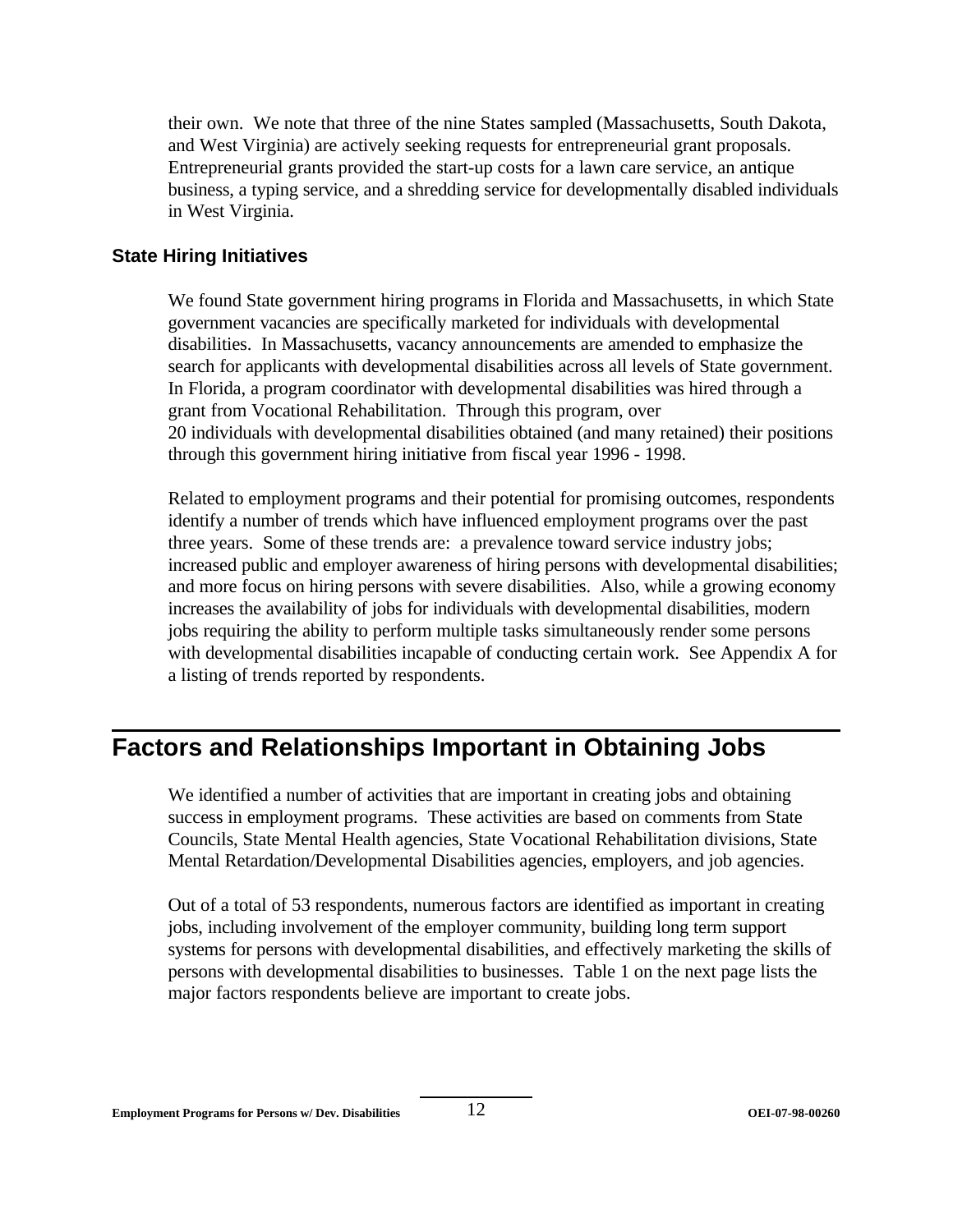Table 1

| Factors in Creating Jobs for Persons w/ Dev. Disabilities <sup>1</sup>                                                                                                                                                       |                |  |
|------------------------------------------------------------------------------------------------------------------------------------------------------------------------------------------------------------------------------|----------------|--|
| Involvement of employer community                                                                                                                                                                                            | 23 respondents |  |
| Planning for long term support; building "natural supports" <sup>2</sup>                                                                                                                                                     | 19 respondents |  |
| Effective marketing (filling an employer's human resource need)                                                                                                                                                              | 10 respondents |  |
| Basing job choices on personal interest                                                                                                                                                                                      | 9 respondents  |  |
| Including family members and agencies in the job search effort                                                                                                                                                               | 5 respondents  |  |
| Changing public and employer perceptions of abilities                                                                                                                                                                        | 4 respondents  |  |
| Opportunities for job try-outs                                                                                                                                                                                               | 3 respondents  |  |
| A positive attitude towards persons with developmental disabilities                                                                                                                                                          | 2 respondents  |  |
| <sup>1</sup> Study participants may have indicated more than one response.<br><sup>2</sup> "Natural supports" are coworkers, friends, neighbors, and family upon which the person with<br>developmental disabilities relies. |                |  |

Source: Office of Evaluation and Inspections (OEI) Survey, 1999

State entities, employers, and job agencies also indicate that there are many methods to foster and enhance important relationships. Out of 53 total respondents, the following relationships are cited in Table 2 as critical to the success of employment programs for persons with developmental disabilities.

| Relationships Important for Success in Employment Programs <sup>1</sup>                   |                   |  |
|-------------------------------------------------------------------------------------------|-------------------|--|
| Collaborating with other State agencies and entities to establish<br>effective approaches | respondents<br>23 |  |
| Educating employers on hiring persons w/developmental disabilities                        | respondents<br>9  |  |
| Developing a unified State disability policy across agencies                              | respondents<br>6  |  |
| Working with agencies to implement coordinated, flexible funding                          | respondents<br>4  |  |
| Creating public awareness for supported employment                                        | respondents<br>3  |  |
| <sup>1</sup> Study participants may have indicated more than one response.                |                   |  |
| Source: OEI Survey, 1999                                                                  |                   |  |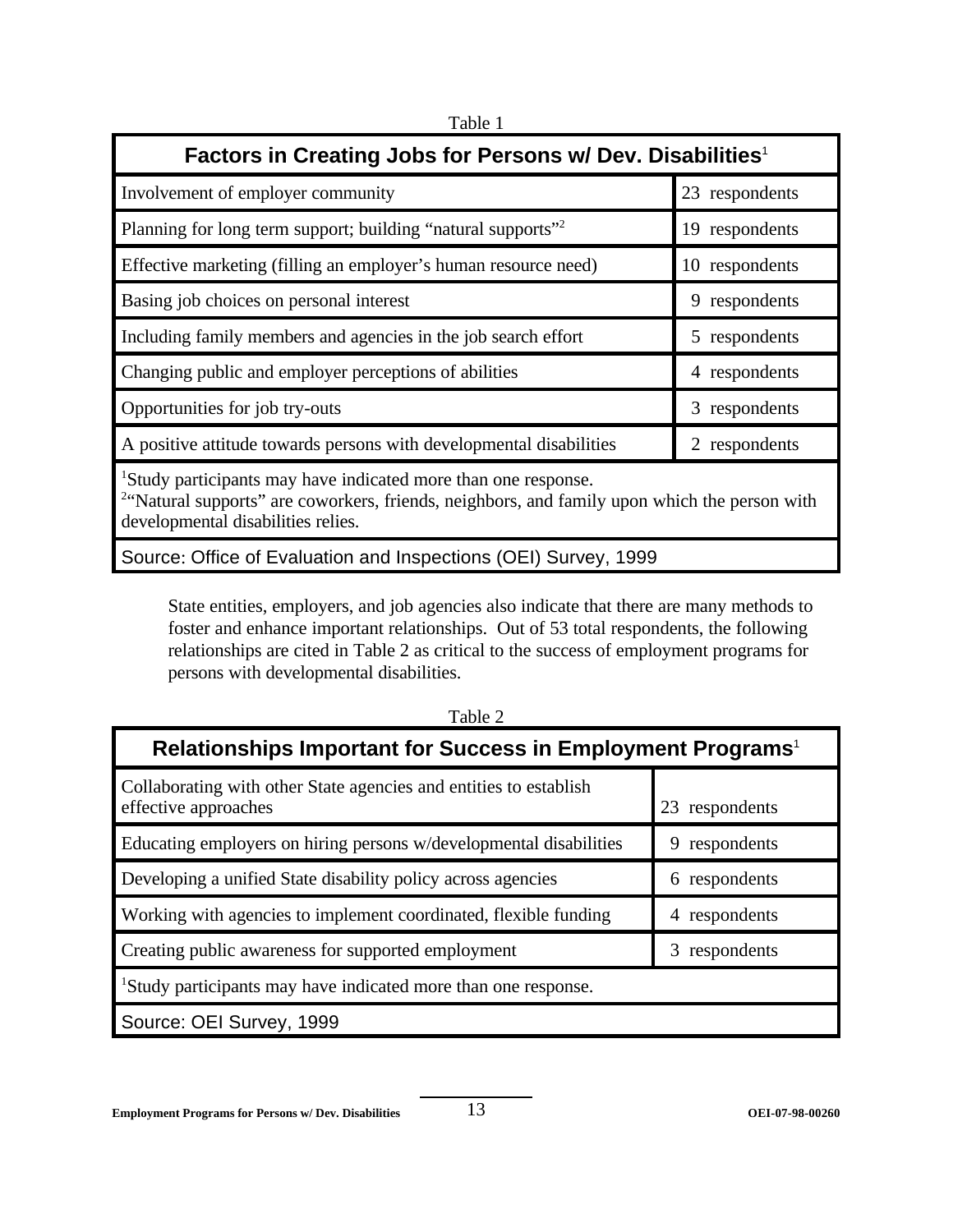When asked how employment programs can be enhanced, a job agency director said that common definitions and terms could be an asset to implementing better employment programs, and a State Vocational Rehabilitation director noted that a common database could enhance relationships in the employment programs. Also, a director of a State Mental Retardation/Developmental Disability agency said, "No one's work is ever finished," that after placement of a person with a developmental disability into a job, many entities, including job coaches, the State Council, Vocational Rehabilitation, and community providers must remain integrally involved in the continued oversight of achievements and problems of the newly hired employee.

# **Less than Effective Approaches to Employment**

State Councils and entities that work with persons with developmental disabilities indicate there are a number of approaches which are less than effective in obtaining employment. Ineffective approaches listed most frequently among respondents were:

< *Poor job matching* 

Merely filling "slots," as opposed to assessing the vocational interests of the person with developmental disabilities. Respondents say the more individualized the "match," especially if a job has been specifically carved out, the more likely the job will last;

< *Jobs demanding high production*  These types of jobs are often very stressful, placing the person with developmental disabilities in an uncomfortable, high-speed, high pressure situation;

< *Sheltered agencies/segregated work sites* 

Employees in these settings generally earn less than minimum wage with no benefits, and do not have opportunities for promotion. We were also told that some supervisors at sheltered agencies may retain their best workers to keep up with production demands, rather than allowing persons with developmental disabilities to compete in the private sector or move into a supported employment setting;

< *Mobile work crews/enclaves* 

We were told that placing individuals in roving work crews which perform cleaning and other custodial tasks in office buildings (perhaps spending 10 minutes in 20-25 different offices) does not allow for full integration of persons with developmental disabilities;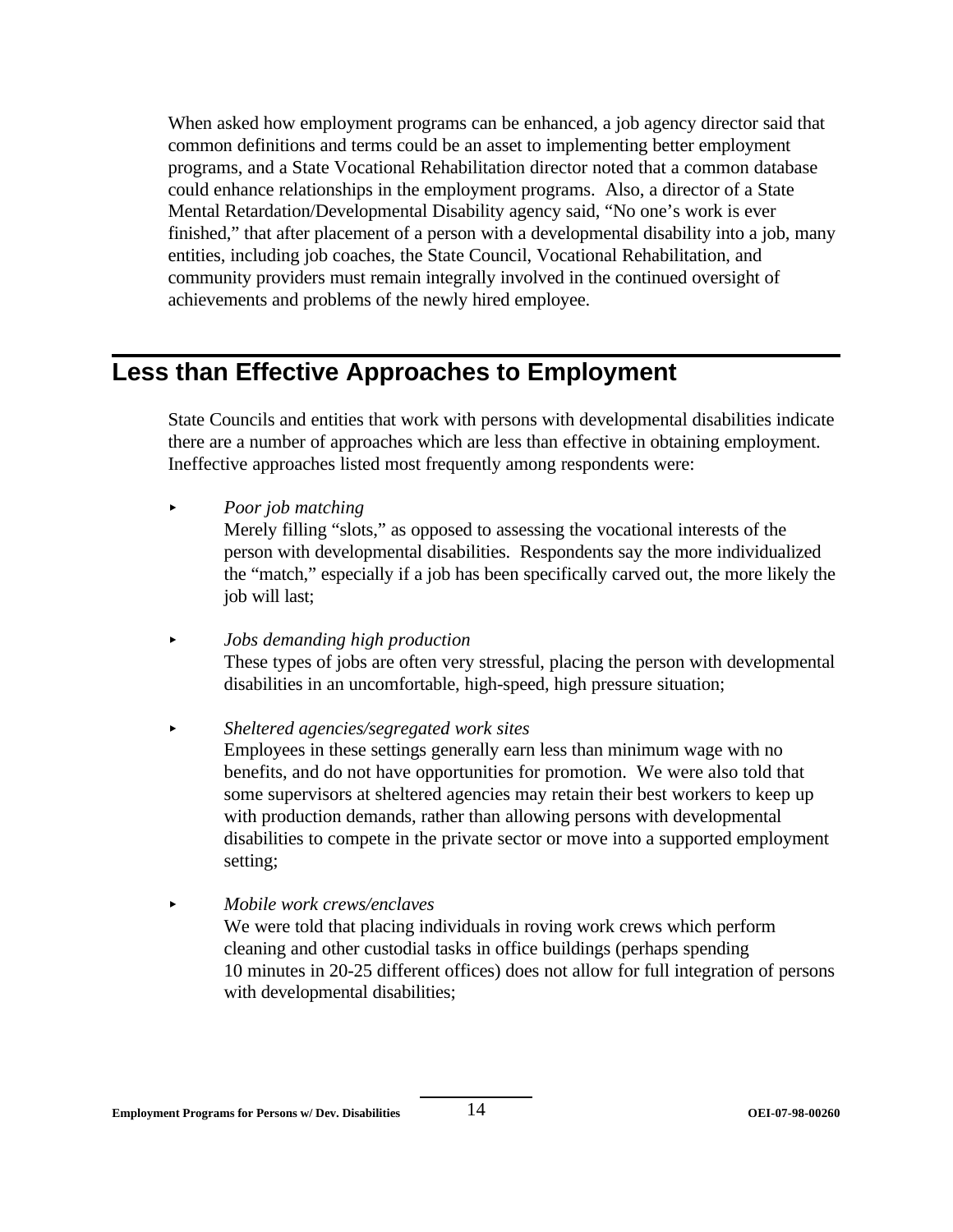- < *Offering too many financial incentives to employers*  It is important not to overemphasize tax incentives or "oversell" potential employees with developmental disabilities. Rather, job agencies and placement specialists should work to fill actual human resource needs which companies have. We were cautioned by one State that businesses might terminate an employee should financial incentives expire; and
- < *Prescribing outdated pre-vocational training models*  We were told that too much emphasis on skills building and job preparedness is a less than effective approach. While training of the employee with developmental disabilities is important, many employers are now conducting training themselves, reducing the need for extensive, pre-placement training.

Highlights of comments regarding ineffective approaches to employment are contained in Appendix B, which includes various responses from State Councils, State agencies, job agencies, and employers.

# **Barriers and Ways to Address Them**

State entities informed us of many barriers which impede the development and administration of employment programs, with the greatest barrier that persons with developmental disabilities encounter being a lack of transportation. All State Council directors list transportation as one of the top five barriers to employment for persons with developmental disabilities. (Appendix C reflects the barriers rated by State Council directors).

The general consensus of Councils to remedy transportation problems is to assemble a task force of the friends, parents, siblings, relatives, neighbors, job coaches, and prospective coworkers of the person with developmental disabilities to devise an individualized transportation plan so that he/she has the ability to go to work on a dependable basis with a reliable mode of transportation.

Respondents also said that fear of losing a monthly Supplemental Security Income (SSI) check is a disincentive to work. People with developmental disabilities may also have chronic medical conditions, yet may not have health insurance to pay for the care. These two barriers may be addressed by the proposed Work Incentives Improvement Act of 1999, which will expand Medicaid options for States and encourage SSI beneficiaries to return to work by providing an assurance that cash benefits will remain available if employment proves unsuccessful.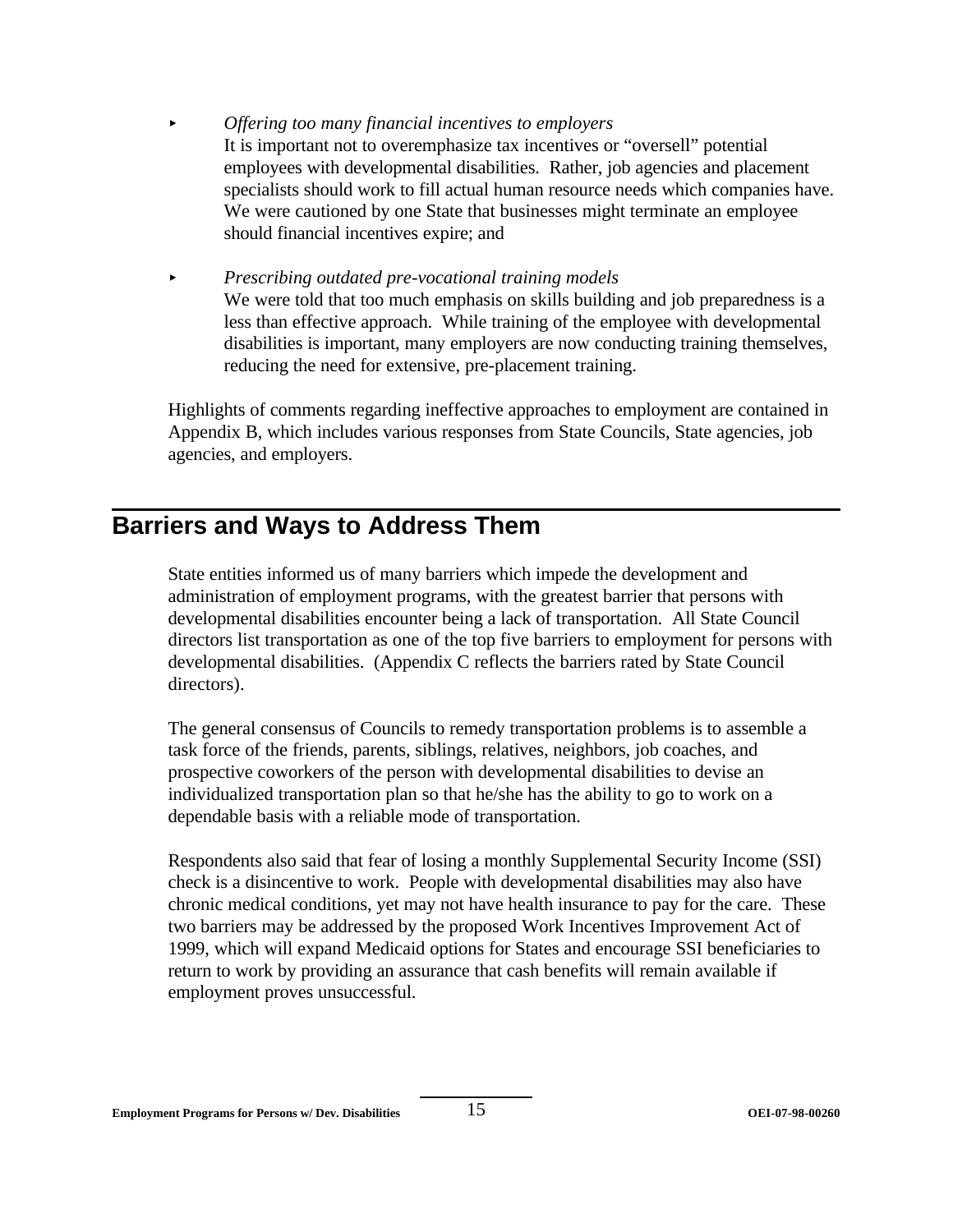Negative perceptions held by employers about the employability of a person with developmental disabilities are a common obstacle. Raising public awareness and support for obtaining jobs for persons with developmental disabilities can be accomplished through presentations to civic groups such as Chambers of Commerce, Lions and Rotary clubs, and employer groups, and by developing business advisory councils. Such advisory councils are groups of employers which periodically assemble to discuss employment needs in the community and how to effectively hire individuals with developmental disabilities. They can assist employers in understanding their responsibilities in regards to the Americans with Disabilities Act, specifically any physical accommodations which must be made to adapt their workplace for a prospective employee with developmental disabilities. Also, of the employers surveyed, 7 of 10 indicate that assistive technology is not needed for their newly hired individuals with developmental disabilities.

Communicative skills in a professional business setting are traditionally a weakness of persons with developmental disabilities. Work and social skills may be enhanced on the job with the assistance of a job coach and a supervisor. Also, a practical way to address concerns of employers is to demonstrate the various skills and abilities that the person with developmental disabilities can contribute to the job. Job agencies can work specifically with individual employers to make successful one-on-one matches.

Lack of flexible financing arrangements among State entities is a commonly expressed barrier by State Councils, Vocational Rehabilitation, State Mental Health, and State Mental Retardation/Developmental Disabilities agencies. Several State entities in Massachusetts recently developed a mixed funding stream through years of collaborative meetings where the various agencies used creativity to devise a manageable, cooperative arrangement of financing where community based providers charge the same amount for certain pre-approved services. This mixed funding stream is an outcome based payment system which allows funding to be assigned to developmentally disabled individuals who can choose their service components as well as providers of service.

# **Limited Employment Outcome Data**

We talked to 53 respondents and reviewed 1998 program performance reports from the nine State Councils. We found data is limited and inconsistent from State to State. We could not find where outcome data is generally available for use in determining success, effectiveness, and performance aspects of employment programs. Respondents indicated in many cases that such data is not available or is questionable in terms of its usefulness and reliability. They believe that greater detail and more extensive data would be beneficial in their evaluation of employment programs and their effectiveness.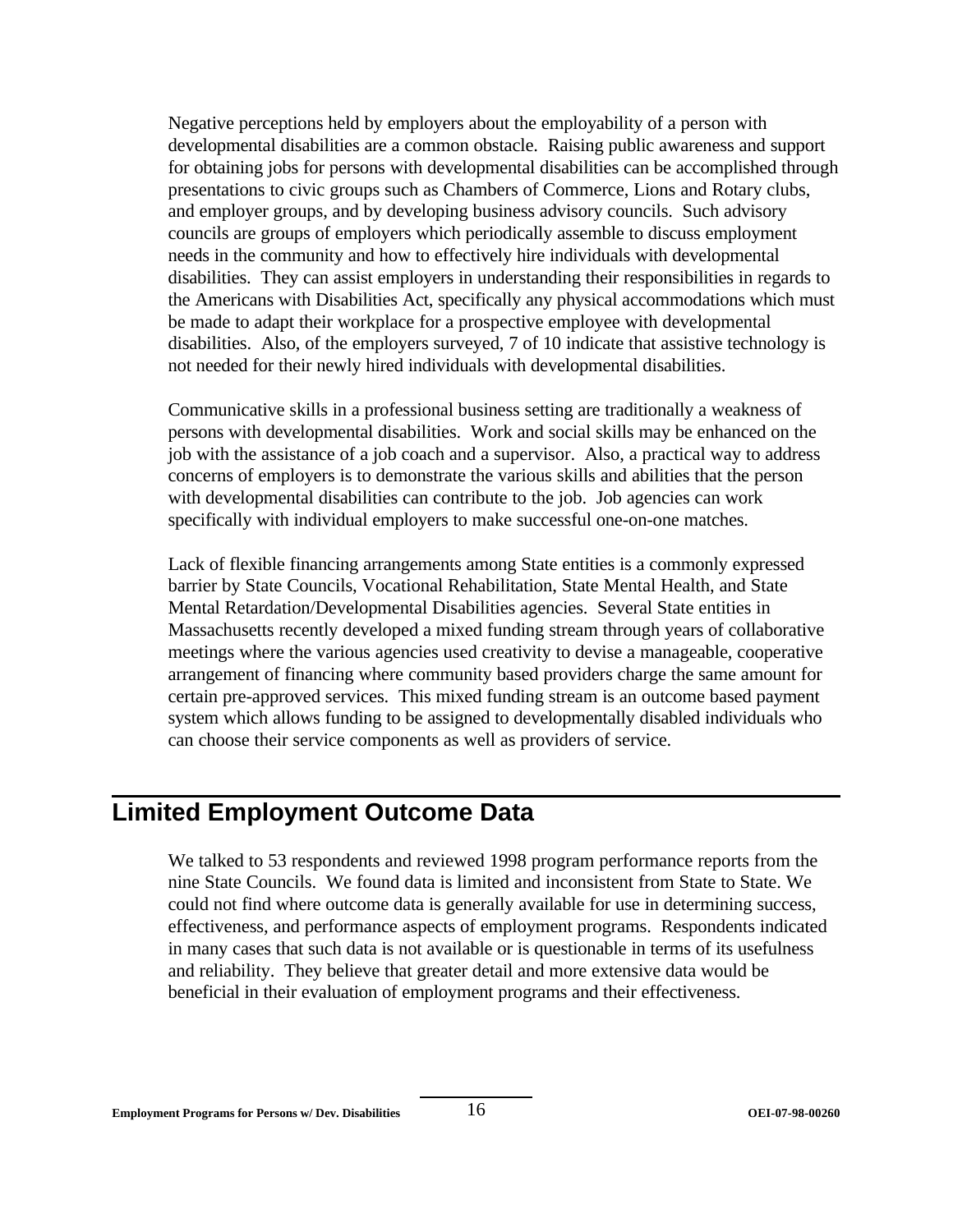We found that very little management information exists on performance and outcomes of monitoring employed individuals with developmental disabilities. While State Councils obtain some data on a grant-by-grant basis, few State entities perform extended follow-up. Therefore, information on the length or range of time persons with developmental disabilities and employers participate in employment programs is generally not available. Also, in 34 CFR §361.56(d), Vocational Rehabilitation is permitted to "close out" successful job placements after 90 days. This makes it difficult to perform extended evaluations or comprehensive, longitudinal studies of the successes of employment for persons with developmental disabilities.

While State Vocational Rehabilitation agencies keep demographic information by certain disability categories, their data does not specifically discern which individuals served have developmental disabilities. Also, State Mental Health and State Mental Retardation/Developmental Disabilities agencies may follow different definitions for developmental disabilities.

The Nebraska and Oregon State Mental Retardation/Developmental Disabilities agencies advise us that two promising performance management initiatives are being conducted which assess the need for baseline performance information. A partnership between the National Association of State Directors of Developmental Disabilities Services and the Human Services Research Institute was formed in January 1997 to conduct the "Core Indicators Project." The purpose of this project is to develop nationally-recognized performance and outcome indicators that will enable individual State Developmental Disabilities Services agencies to benchmark performance in comparison with other agencies, as well as to provide longitudinal data to determine performance level from one period to the next. Employment data such as average hourly wages, number of hours worked, and length of time on the job is being considered for the indicator set.

The Oregon Office of Developmental Disabilities Services has a contract with the University of Oregon to collect employment data from local job agencies on a semi-annual basis. Information is monitored for all employment consumers. Performance measures include type of work, duration of employment, hours worked, and hourly earnings for each recipient.

In response to employment performance measures established by ACF in 1997, seven of the nine State Councils have established one or more numerical employment goals. Because employment performance measures are included in the current State Council Three-Year Plans (1998-2000), we asked each of the nine State Councils whether numerical employment goals influence the implementation and success of employment programs. Four of seven States with numerical employment goals respond affirmatively, noting the need to be outcome oriented for success. State Council directors' perspectives are shown in Table 3 on the next page.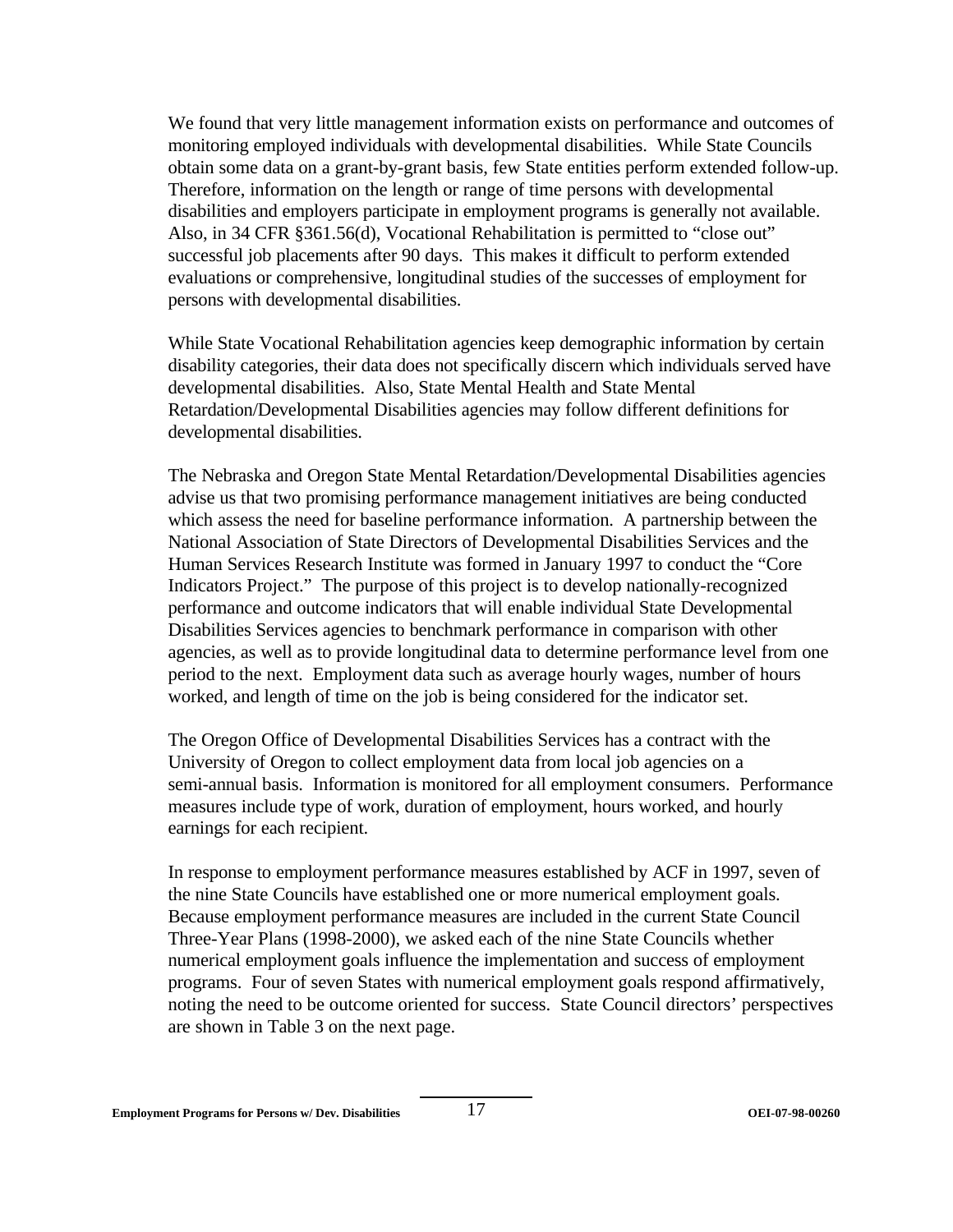| <b>Importance and Impact of Numerical Employment Goals</b>                                  |                                                                                                                                    |  |
|---------------------------------------------------------------------------------------------|------------------------------------------------------------------------------------------------------------------------------------|--|
| "Do numerical goals have a<br>positive effect on the<br>outcome of employment<br>programs"? | <b>Comments</b>                                                                                                                    |  |
| Yes.                                                                                        | We look at outcomes, not just the process.                                                                                         |  |
| Yes.                                                                                        | We have become more outcome oriented.                                                                                              |  |
| No.                                                                                         | Didn't change our strategy/methodology; it forced us to look at<br>outcomes and ask, "So what?"                                    |  |
| Don't Know.                                                                                 | Puts pressure on a job agency/employment service provider to put<br>a person in a job.                                             |  |
| Not applicable.                                                                             | This State chose not to have numerical employment goals.                                                                           |  |
| Not applicable.                                                                             | This State chose not to have numerical employment goals.                                                                           |  |
| No.                                                                                         | Not enough experience with goals yet to tell.                                                                                      |  |
| Yes.                                                                                        | We are trying to be more in compliance with the Govt. Performance<br>and Results Act. We look at end result, not just the process. |  |
| Yes.                                                                                        | We don't have a lot of experience with goals; accountability is a<br>good factor.                                                  |  |
| Source: OEI Survey, 1999                                                                    |                                                                                                                                    |  |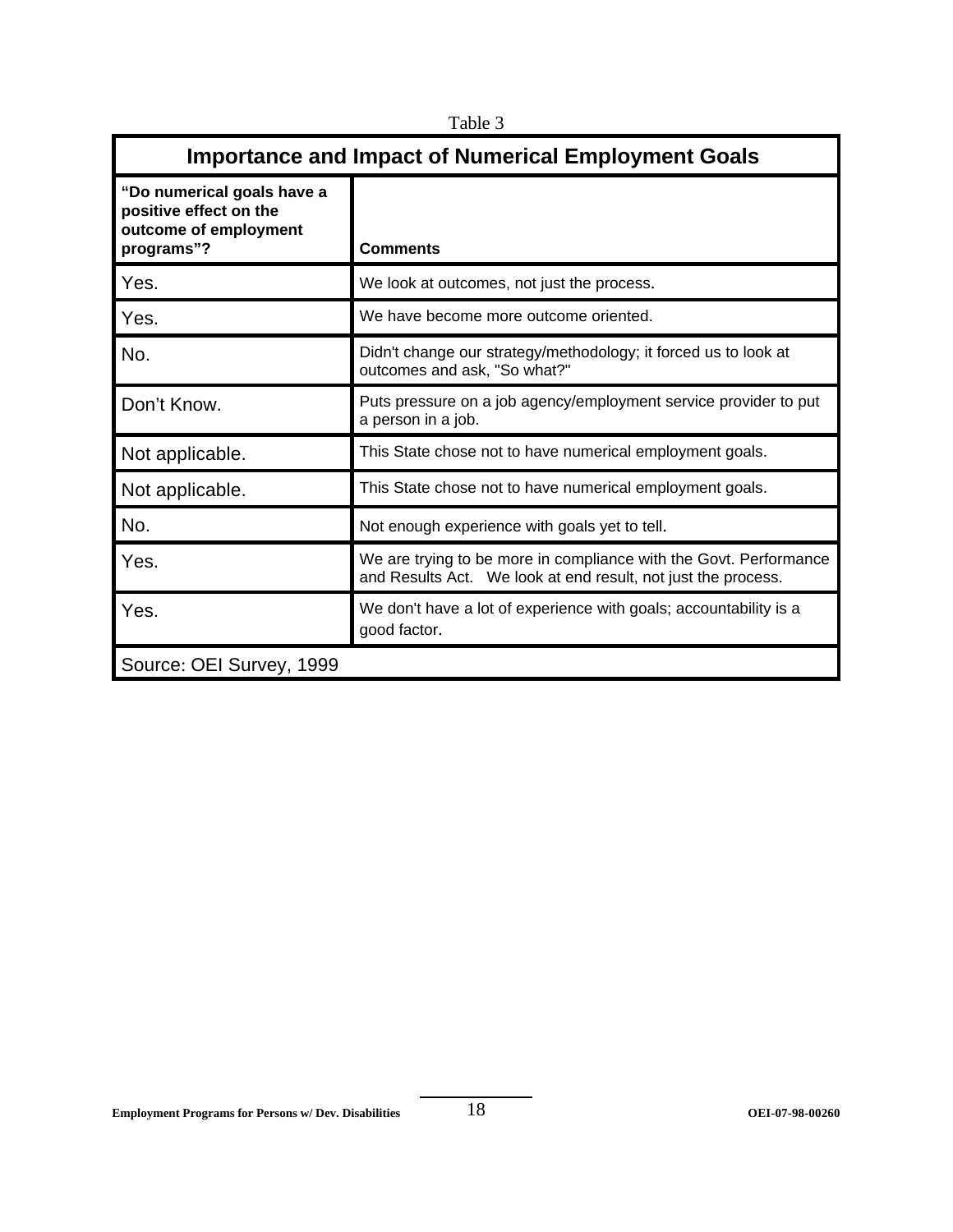# **RECOMMENDATIONS**

A number of positive initiatives are being undertaken by State Councils directly or through collaborative programs with other State agencies. However, identifying Statewide performance data is difficult. While it may be challenging for State Councils to capture and measure extensive information on general effectiveness of employment programs, steps need to be taken to report the progress of persons with developmental disabilities in obtaining and keeping jobs. To accomplish this, ACF should consider the following:

# **Promising Practices Should be Shared Among States**

State Councils identify a number of promising and innovative practices and generally feel these could be replicated in other States. In fact, some State Councils already require grantees to develop a replication manual for their demonstration projects. We believe that communicating these practices is in the best interest of employment programs and their effective operation. Three specific actions that ACF/ADD should consider include:

- 1) working with State Councils to develop an ongoing inventory of successful employment initiatives;
- 2) working toward developing a formal mechanism to allow State Councils to share promising employment approaches on a national level. One method for accomplishing this is by ACF publishing and updating reports of State Council innovative practices on the ACF/ADD website at http://www.acf.dhhs.gov/programs/add, and by disseminating materials through mailings and conferences; and
- 3) communicating practices known to enhance the quality and efficiency of data documentation and reporting.

# **Core Data Requirements Should be Established to Evaluate Job Initiatives**

State entities confirm the benefits of having outcome data to relate performance/ achievement, and to measure effectiveness. Despite activities underway to develop and implement such outcome data, we believe it would be beneficial for ACF to develop mandatory performance measures with which all State Councils must comply.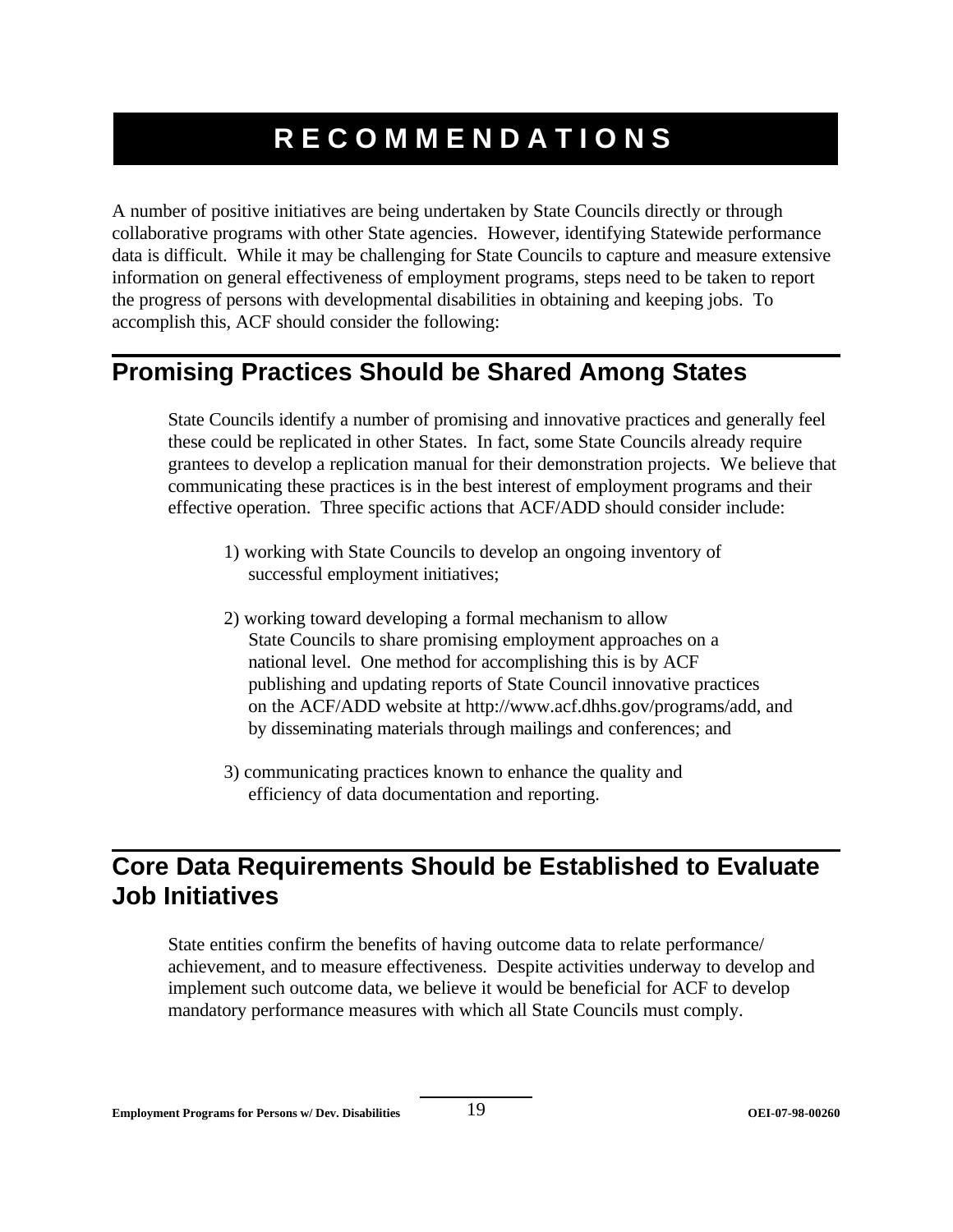The current system of selectively choosing a small portion of the overall set of performance measures severely limits the ability of ACF to adequately assess operational effectiveness and outcomes of Council-sponsored employment initiatives. The ACF/ADD should consider working with State Councils to identify those specific mission-critical performance measures which must be addressed annually by each Council.

We note that a beneficial tool in this effort may be the "Core Indicators" being developed by a workgroup of State Mental Retardation/Developmental Disabilities directors. While these performance measures are largely focused on State mental retardation issues, some of the measures may be valuable to apply to all persons with developmental disabilities.

### **AGENCY COMMENTS**

The ACF concurred with recommendations in this report. We have made changes to the final report to reflect agency wording suggestions. The full text of ACF's comments are included in Appendix D.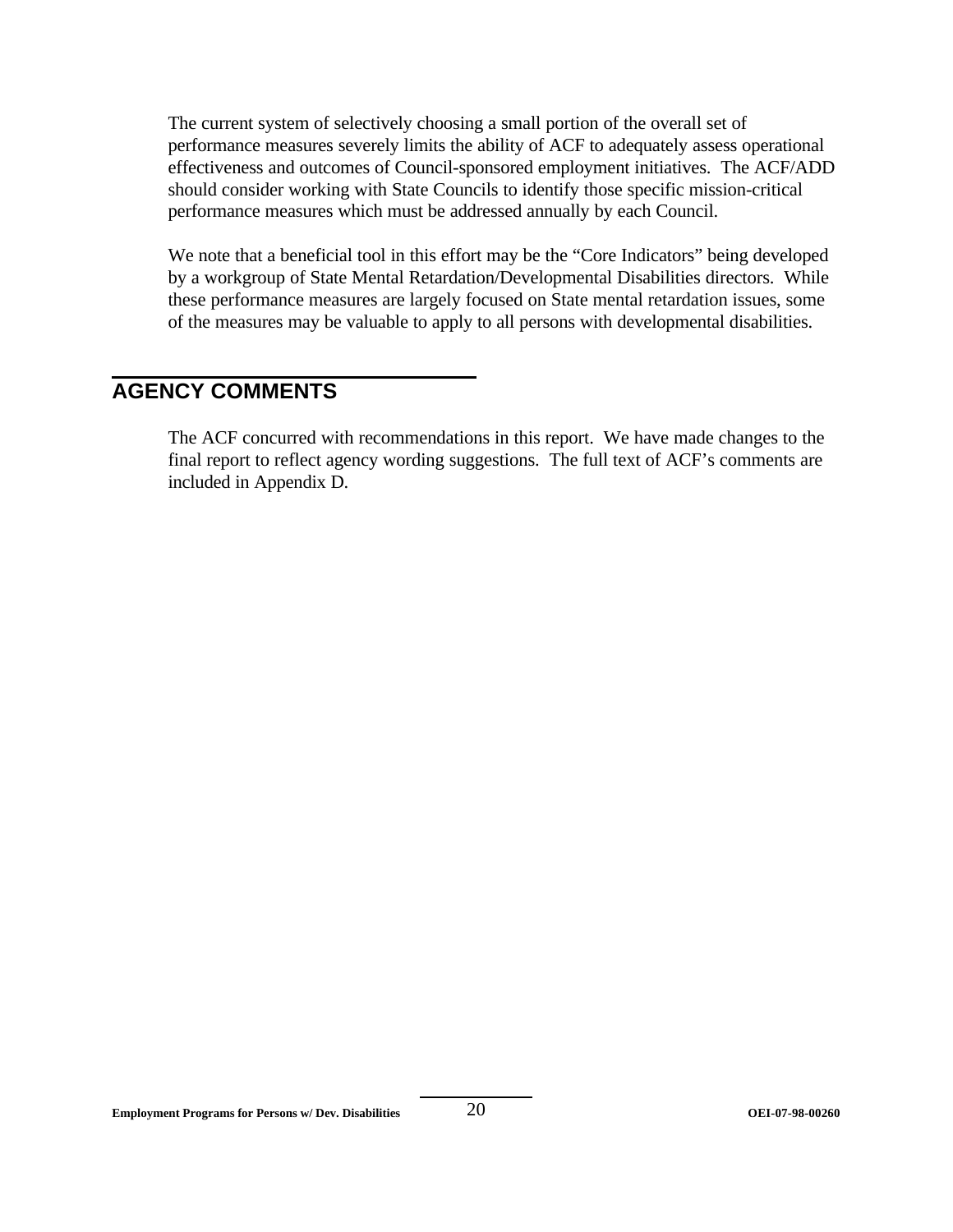# **Recent Trends As Reported By Respondents**<sup>1</sup>

| Low unemployment rates in the general population                                                                                               | 19 respondents |  |
|------------------------------------------------------------------------------------------------------------------------------------------------|----------------|--|
| Substantial increase in service industry employment for the<br>general population                                                              | 13 respondents |  |
| Increase in employer/public awareness                                                                                                          | 7 respondents  |  |
| Low wages and benefits; part-time work                                                                                                         | 7 respondents  |  |
| Increase in supported employment activities                                                                                                    | 6 respondents  |  |
| More opportunities for persons w/severe disabilities                                                                                           | 5 respondents  |  |
| Multi-tasking required of modern jobs                                                                                                          | 4 respondents  |  |
| Increasing number of home-based, self employed and<br>entrepreneurial businesses                                                               | 4 respondents  |  |
| Emphasis/move to "natural supports" <sup>2</sup>                                                                                               | 3 respondents  |  |
| Increased use of temporary job agencies which do not accept<br>or employ persons w/ developmental disabilities                                 | 3 respondents  |  |
| Difficulty of finding jobs in rural areas                                                                                                      | 3 respondents  |  |
| Decrease in sheltered agencies/workshops                                                                                                       | 3 respondents  |  |
| Welfare-to-work population competing with persons with<br>developmental disabilities for jobs                                                  | 2 respondents  |  |
| <sup>1</sup> Study participants may have indicated more than one response.                                                                     |                |  |
| <sup>2</sup> "Natural supports" are coworkers, friends, neighbors, and family upon which the<br>person with developmental disabilities relies. |                |  |
| Source: OEI Survey, 1999                                                                                                                       |                |  |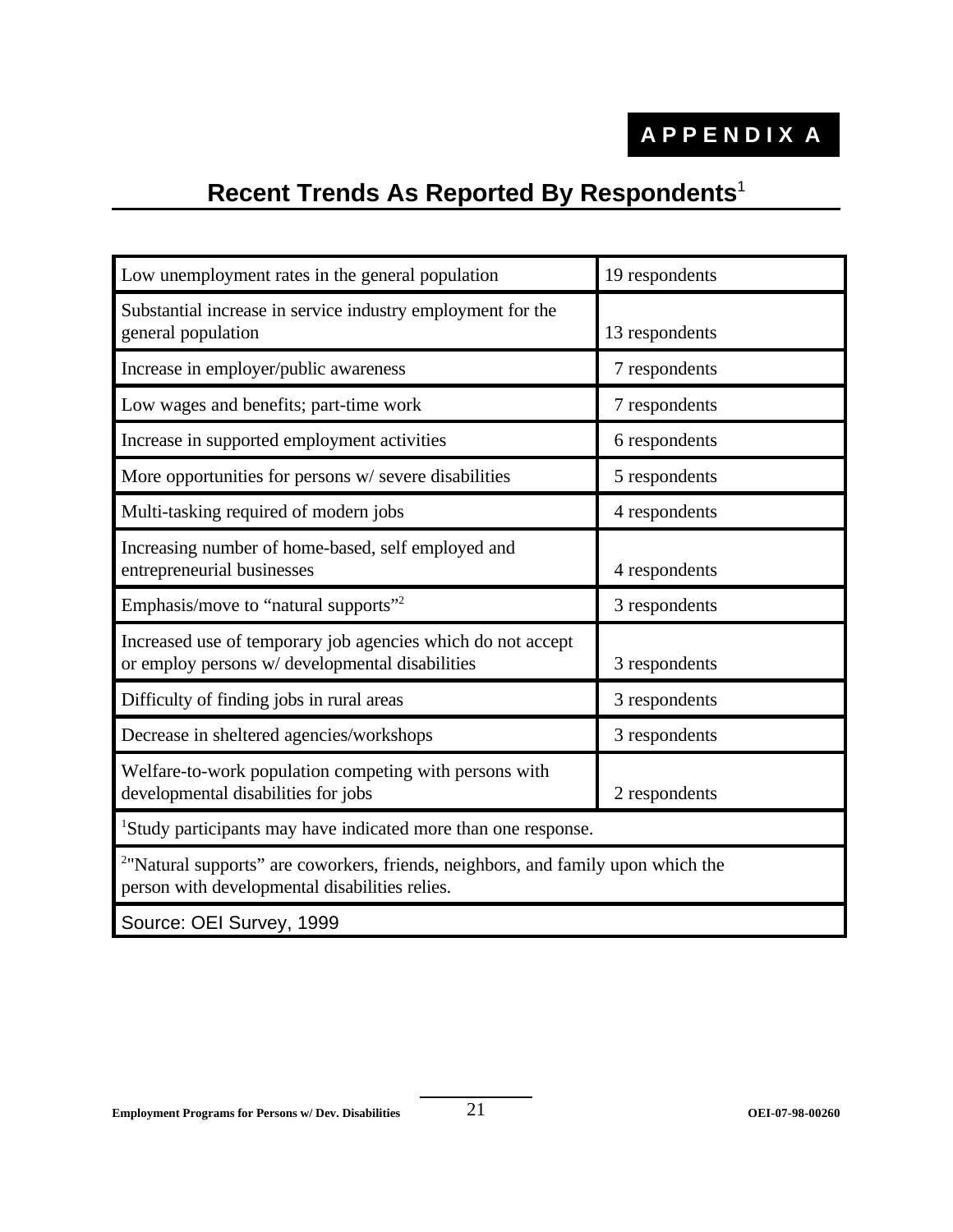# **Ineffective Approaches, As Specifically Reported By Respondents**

| <b>State</b><br><b>Councils</b>                                                         | <b>Vocational</b><br><b>Rehabilitation</b>                                      | <b>Mental Health;</b><br>MR/DD <sup>1</sup><br>agencies                           | <b>Employers</b>                                               | <b>Job Agencies</b>                                                                                                         |
|-----------------------------------------------------------------------------------------|---------------------------------------------------------------------------------|-----------------------------------------------------------------------------------|----------------------------------------------------------------|-----------------------------------------------------------------------------------------------------------------------------|
| Sheltered<br>workshops.<br>Large<br>conferences.                                        | Grants: when<br>payments are made<br>before services are<br>rendered.           | Program-based<br>approach, rather<br>than person<br>centered planning<br>concept. | Too much<br>paperwork;<br>bureaucracy got<br>in the way.       | Unwillingness of the<br>employer to "carve out"<br>an appropriate job for the<br>person with a<br>developmental disability. |
| Local coalitions<br>cease when<br>funding stops.                                        | Work crews (these<br>should only be used<br>as a last resort).                  | Offering too many<br>financial incentives.                                        | Tax credit<br>paperwork is<br>difficult.                       | High pressure jobs with<br>stress and heavy<br>production schedules.                                                        |
| Treat the person<br>as "charity."                                                       | Persons with severe<br>disabilities require<br>more than "natural<br>supports." | Lack of transition<br>services.                                                   | Overanxious<br>expectations.                                   | Inadequate screening.<br>Poor fit between person<br>and job.                                                                |
| Don't oversolicit<br>businesses.                                                        | Training without<br>job development.                                            | Use of vocational<br>assessment tools<br>and tests.                               | Employer not<br>taking the time<br>to train.                   | Poorly organized small<br>businesses with unsafe<br>working conditions.                                                     |
| Meaningless<br>jobs.                                                                    | Begging for jobs.                                                               | Non-supportive<br>parents.                                                        | Poor job<br>matching.                                          | Placing a person before<br>they are ready.                                                                                  |
| Segregated<br>worksites.                                                                | Granting money to<br>groups.                                                    | Pre-vocational<br>training models.                                                | Harsh<br>treatment,<br>reprimands.                             | Lack of individual<br>attention. "One size fits<br>all" thinking.                                                           |
| Persons with<br>severe<br>disabilities need<br>more than just<br>"natural<br>supports." |                                                                                 | Local advisory<br>groups tend to fall<br>apart.<br>Slotting.                      | Inventing/<br>making up<br>work to keep<br>the person<br>busy. | Jobs which involve a lot<br>of change or which<br>demand mastery of many<br>tasks.<br>Jobs at less than<br>minimum wage.    |

<sup>1</sup>Mental Retardation/Developmental Disabilities agencies Source: OEI Survey, 1999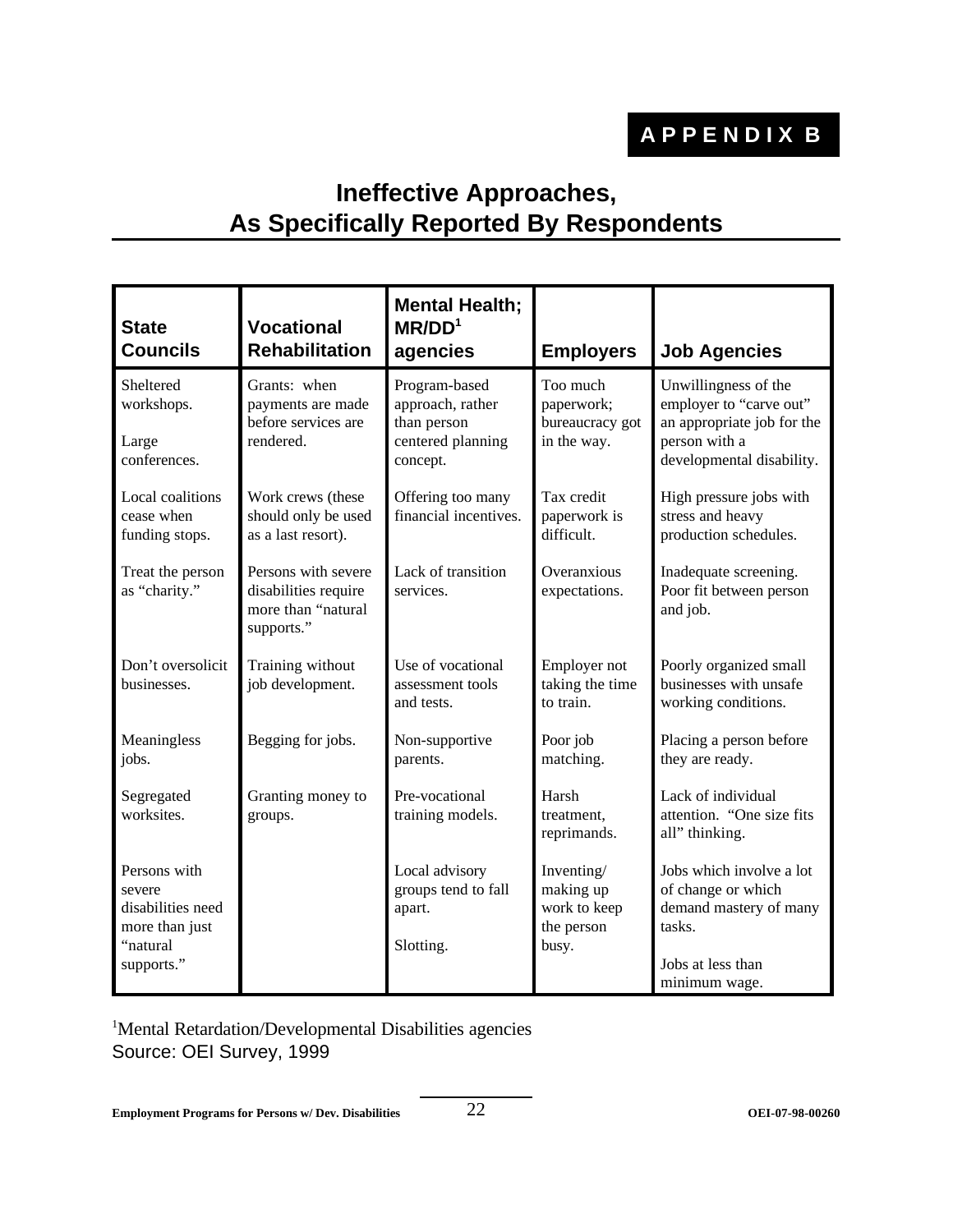# **Barriers As Reported By State Councils**<sup>1</sup>

| Florida       | 1. Transportation<br>2. People who need job coaches<br>3. Loss of SSI/Medicaid<br>4. Limited support of school systems/curriculums<br>5. Performance-based funding leading to "creaming"                                                                             |
|---------------|----------------------------------------------------------------------------------------------------------------------------------------------------------------------------------------------------------------------------------------------------------------------|
| Massachusetts | 1. Attitudinal and systemic hiring barriers<br>2. Transportation<br>3. Cost-sharing agreements between service delivery systems<br>4. Maintaining competent and qualified staff                                                                                      |
| West Virginia | 1. Transportation<br>2. Loss of SSI/Medicaid<br>3. Loss of health insurance<br>4. Availability of employers<br>5. Attitude                                                                                                                                           |
| Michigan      | 1. Transportation<br>2. Job readiness skills of persons with developmental disabilities<br>3. Loss of SSI/Medicaid<br>4. People who need attendant care at work<br>5. People with little or no communication skills                                                  |
| Ohio          | 1. Loss of health insurance<br>2. Transportation<br>3. Loss of SSI/Medicaid<br>4. People who need attendant care at work<br>5. Employer ignorance, perceptions, and fears                                                                                            |
| Oregon        | 1. Use of "alternatives to employment" for persons with<br>severe disabilities<br>2. State offset of disposable income for residential services<br>3. Transportation<br>4. Federal work disincentives (SSI/Medicaid)<br>5. Minimum wage increase to \$6.50 in Oregon |

<sup>1</sup> Barriers are listed in descending order of importance.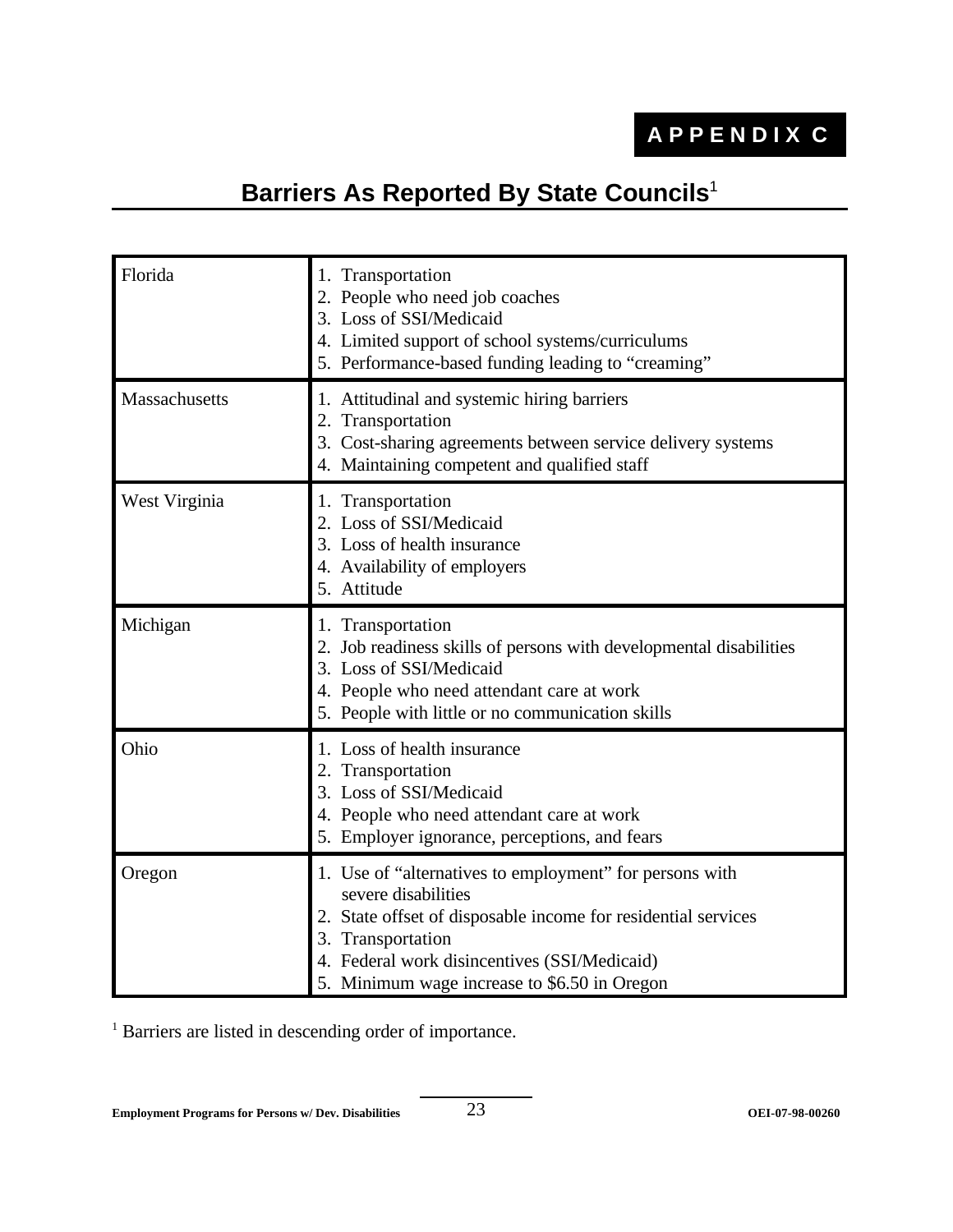| Nebraska                 | 1. Attitudes of employers<br>2. Loss of health insurance<br>3. Transportation<br>4. Lack of social skills of employees<br>5. Availability of employers                                                                        |
|--------------------------|-------------------------------------------------------------------------------------------------------------------------------------------------------------------------------------------------------------------------------|
| New Mexico               | 1. People believe persons w/developmental disabilities cannot work<br>2. Limited support of residential service providers<br>3. Limited support of school systems/curriculums<br>4. Loss of SSI/Medicaid<br>5. Transportation |
| South Dakota             | 1. Transportation<br>2. Availability of employers<br>3. People who need job coaches<br>4. Limited mentoring/training opportunities<br>5. Loss of SSI/Medicaid                                                                 |
| Source: OEI Survey, 1999 |                                                                                                                                                                                                                               |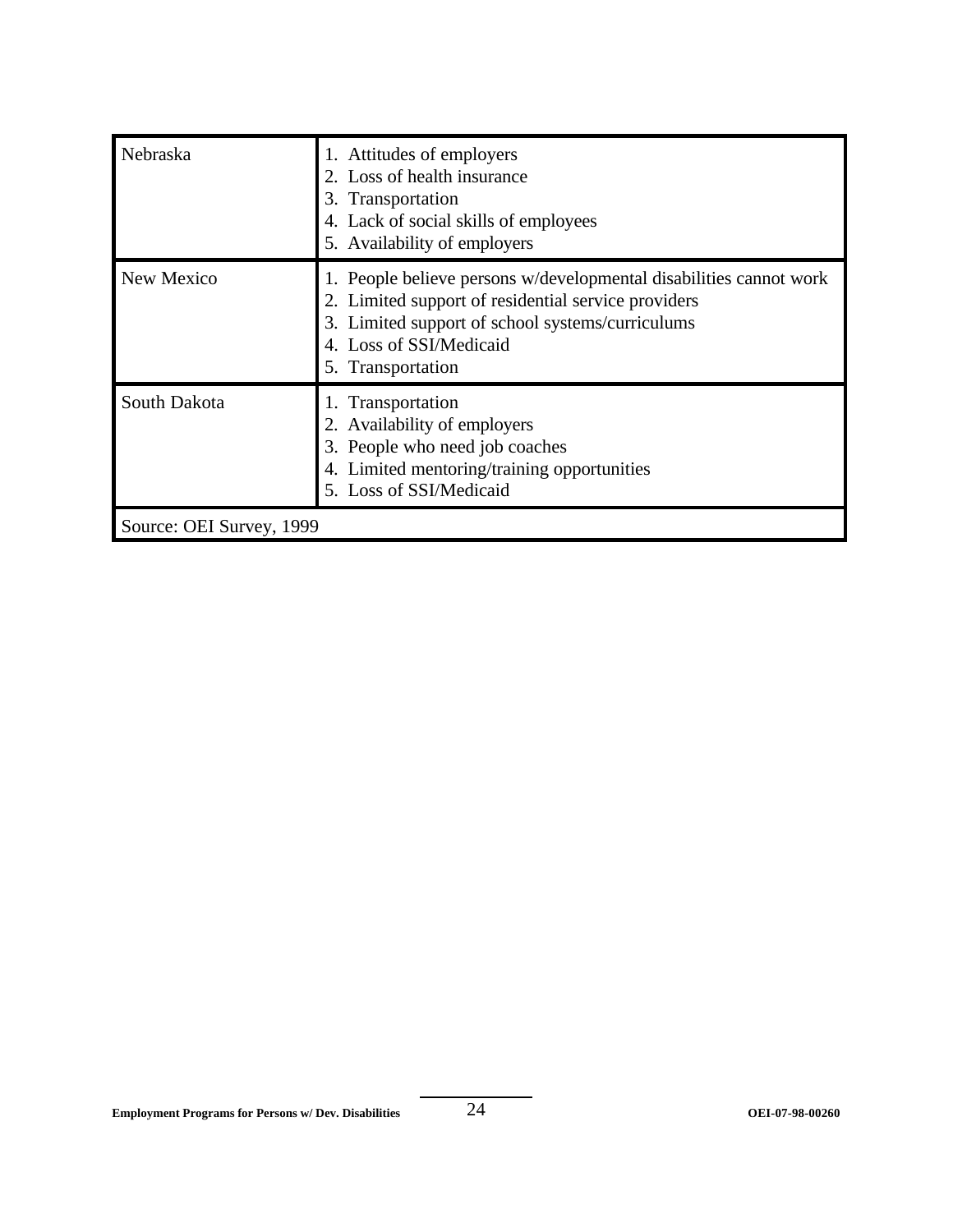# **APPENDIX D**

# **Agency Comments**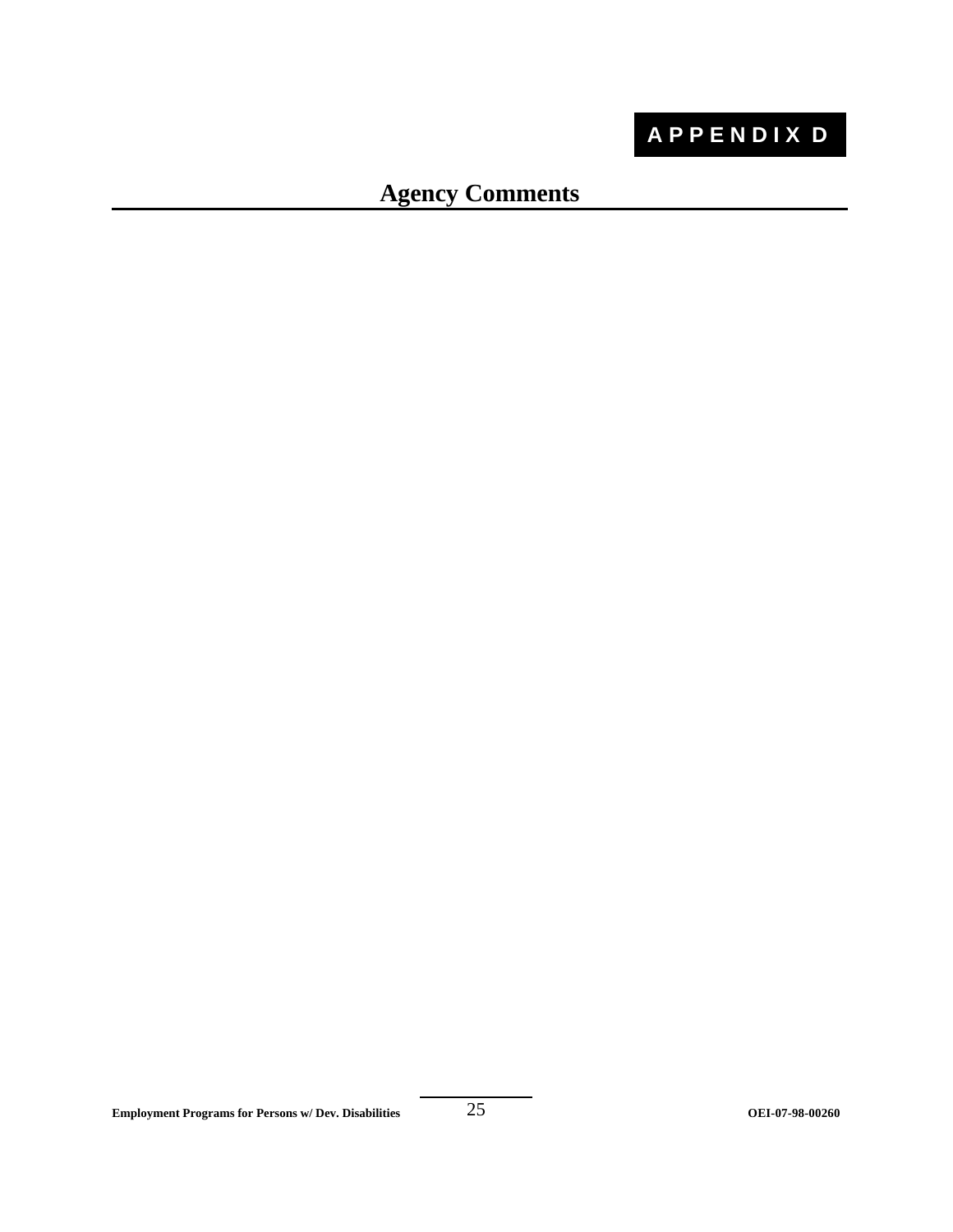

#### DEPARTMENT OF HEALTH & HUMAN SERVICES

ADMINISTRATION FOR CHILDREN AND FAMILIES 370 L'Enfant Promenade, S.W. Washington, D.C. 20447

AUG 1 1 1999

#### MEMORANDUM

TO: June Gibbs Brown Inspector General

FROM:

Olivia A. Golden Assistant Secretary for Children and Families

SUBJECT: OIG Draft Report: "Employment Programs for Developmentally Disabled Persons," (OEI-07-98-00260)

Thank you for the opportunity to review "Employment Programs for Developmentally Disabled Persons". We appreciate the opportunity your office afforded us by examining employment programs for people with developmental disabilities and the interest and professionalism of the staff in the Kansas City Regional Office of Evaluation and Investigations.

The report findings are exciting and helpful. It is especially grafifying to know that, in addition the nine Councils in the study, other Councils are involved in similar employment programs. In addition, the report corroborates Federal DDC mandates in that the promising employment programs noted in the report were achieved through Council activities mandated by Congress, e.g., demonstration projects, public education, and advocacy.

We support your recommendation about sharing promising employment practices among Councils and believe this can be readily achieved by the Administration on Developmental Disabilities (ADD) and the programs it administers. Although we are breaking new ground in the area of data collection, State DDCs are using a fairly extensive menu of performance measures to report employment outcome data. I am confident that ADD and the Councils will develop a process to identify a small set of mandatory measures for all DDCs.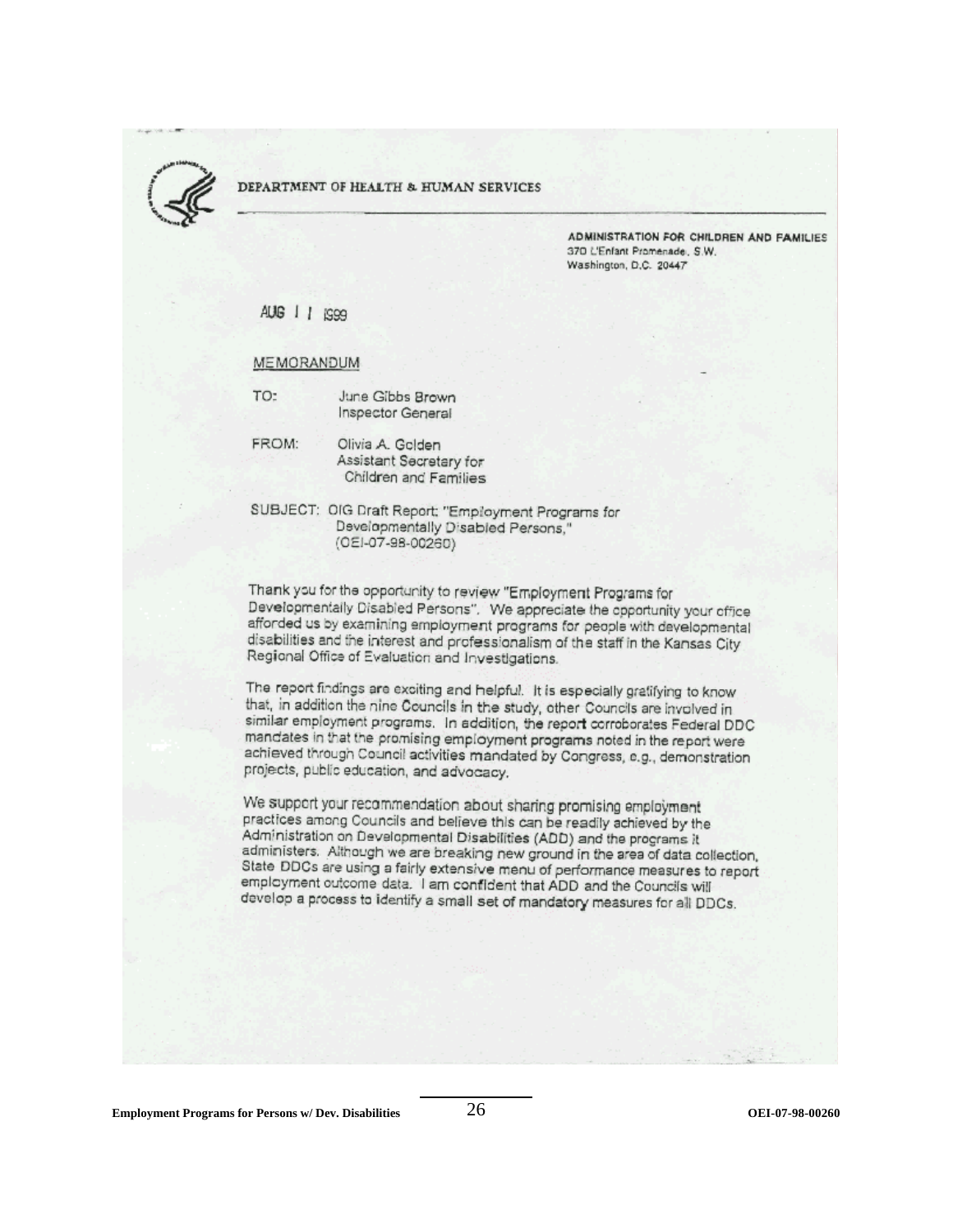#### Page 2 - June Gibbs Brown

We recommend revising the report to reflect the Administration's sensitivity to people with developmental disabilities and their families. Information and recommendations about preferred language are attached. We also ask that the reference to lobbying under Public Awareness on Page 10 of the report be deleted. Although Council advocacy, information, and public education activities are sometimes misinterpreted as lobbying, DDCs may not use Federal funds for the purposes of lobbying.

Our collaboration with your office has been a positive experience. My thanks to everyone involved.

#### Attachment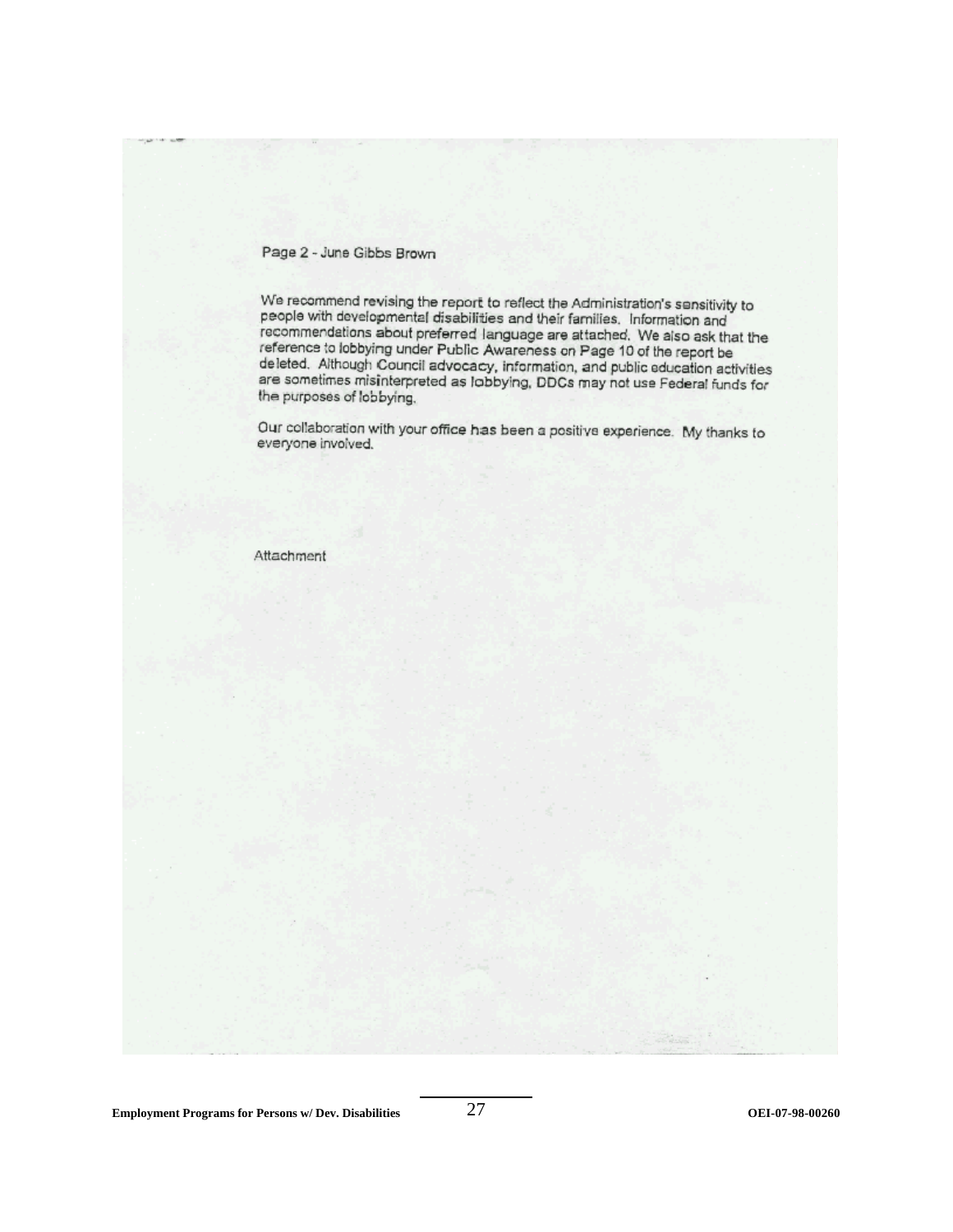- Introduction
- · Purpose, Background, State Developmental Disabilities Council, National Disability Associations (opening sentence), Vocational Rehabilitation and Mental Health Agencies, Scope and Methodology.

#### Findings

· Promising Employment Programs, Public Awareness, Supported Employment, High School-to-Work Transition Consumer Directed Vouchers, Entrepreneurial Grants, State Hiring Initiatives, Factors and Relationships Important in Obtaining Jobs, Less than Effective Approaches to Employment, Barriers and Ways to Address Them, Limited Employment Outcome Data.

#### Recommendations

· Introductory paragraph, Core Data Requirements should be established to Evaluate Job Initiatives, Appendix A, Appendix B, Appendix C.

For additional information, please contact:

Lynne Lau Program Specialist, ADD (202) 690-6589